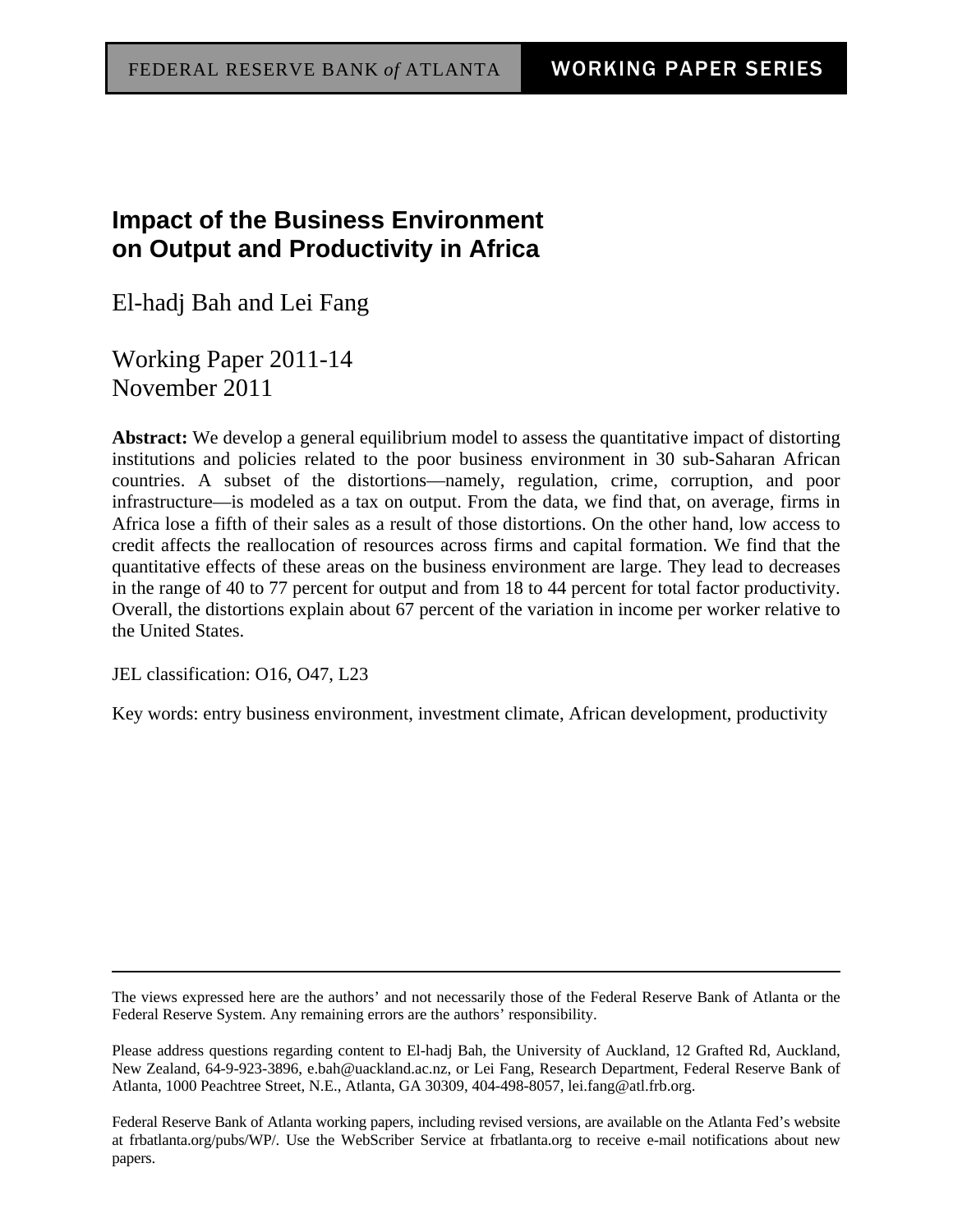## 1 Introduction

Africa is by far the poorest part of the world. Although a few African countries have experienced good economic development outcomes, it is clear that there have been a failure to develop sound policies in many African countries. In particular, African countries are poorly ranked in most dimensions of the business environment that are key for long term business success. [Collier](#page-20-0) [\(2000\)](#page-20-0) argues that the poor business environment leads to misallocation of resources and high transactions costs in Africa, affecting particularly manufacturing firms. [Bigsten and Soderbom](#page-19-0) [\(2006\)](#page-19-0) find that the poor business environment limits the export growth of manufacturing firms.

In this paper, we focus on African institutions and policies related to the business environment that create inefficiencies at the firm level and distortions in the allocation of resources across firms. The development literature has shown that both channels are important in accounting for cross-country income and TFP differences.<sup>[1](#page-1-0)</sup> In particular, [Restuccia and Rogerson](#page-22-0) [\(2008\)](#page-22-0) argue that a country's policies and institutions can create "taxes" or "subsidies" on output that distort the allocation of resources across firms. We follow this idea and measure most of our indicators for business environment as a tax on output.

We specifically focus on five areas of the business environment: the regulatory environment, crime, corruption, access to infrastructure, and financial development. The first four dimensions is modeled as a tax on output and the last dimension as a contract enforcement problem. The World Bank Enterpriser Surveys (ES) ask firms to estimate the loss in sales due to various polices and institutions (regulatory environment, crime, corruption and access to infrastructure). We use those losses to construct a measure of the "tax" on output emphasized by [Restuccia and Rogerson](#page-22-0) [\(2008\)](#page-22-0). We view this as one of the contributions of this paper. We find that the tax rates are sizeable along all the four dimensions and vary greatly across countries. Specifically, the average tax rates for regulatory, crime, corruption and infrastructure are 6.42%, 3.69%, 5.93%, and

<span id="page-1-0"></span><sup>&</sup>lt;sup>1</sup>See [Parente and Prescott](#page-21-0) [\(1994\)](#page-21-0); [Howitt](#page-20-1) [\(2000\)](#page-20-1); [Herrendorf and Teixeira](#page-20-2) [\(2009\)](#page-20-3); [Fang](#page-20-3) (2009) for the first channel and [Hsieh and Klenow](#page-21-1) [\(2009\)](#page-21-1); [Amaral and Quintin](#page-19-1) [\(2009\)](#page-19-1) for the second channel.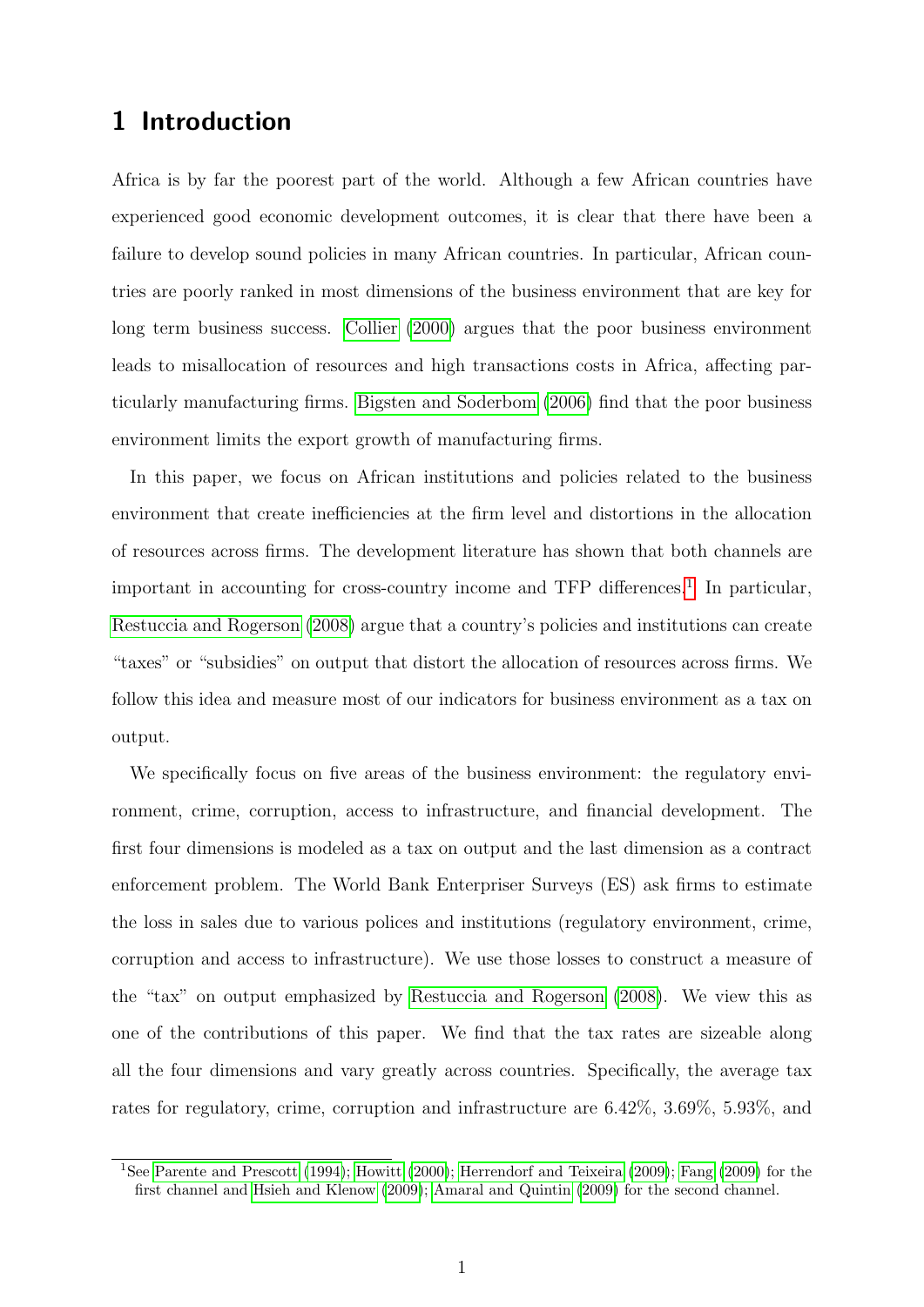6.57% respectively so the average total tax rate along all four dimensions is 22.61%. This implies that businesses in Africa lose on average more than 20% of their sales due to the poor state of these four aspects of the business environment. Financial development is measured as domestic credit to the private sector relative to GDP. The average value for African countries is only 10.35% of the U.S. level.

To quantify the effects of the five areas of the business environment on African economic development, we introduce the policy distortions as modeled by [Restuccia and Rogerson](#page-22-0) [\(2008\)](#page-22-0) in the general equilibrium model studied by [Amaral and Quintin](#page-19-1) [\(2009\)](#page-19-1). In the model, workers are born with a managerial ability and decide wether to operate a business. If they choose to do so, they can either use their own savings or borrow to finance capital for production. Financial development is modeled as enforcement of contracts. A lower enforcement, corresponding to poor financial development, creates tighter borrowing constraint. This leads to a smaller scale of operation and more smaller firms being operated, hence to lower aggregate level of capital and lower TFP. The other four dimensions of the business environment are aggregated and modeled as a tax on output. The tax on firms's output lowers measured aggregate TFP and output directly. Our baseline experiments rely on an aggregate measure of the tax for each country with a homogenous effect on all firms.

However, as discussed by [Restuccia and Rogerson](#page-22-0) [\(2008\)](#page-22-0), the tax rates could differ across firms; which can lead to a reallocation of resources. Our use of the homogenous tax is motivated by data limitations as most of the countries in our sample don't have enough information to directly measure the distribution of taxes across firms. As a robustness check, we use the countries with enough data to measure taxes at the firm level. Heterogenous taxes may lead to quantitative implications that differ from those of the homogenous tax through several channels. For instance, if taxes are correlated with firm size there will be a reallocation of resources across firms and this effect will not be captured by the homogenous tax rate. Also, if the distribution is very skewed, the quantitative implication of the heterogenous tax might be different. Fortunately, we find that taxes are largely uncorrelated with the level of employment, hence productivity. In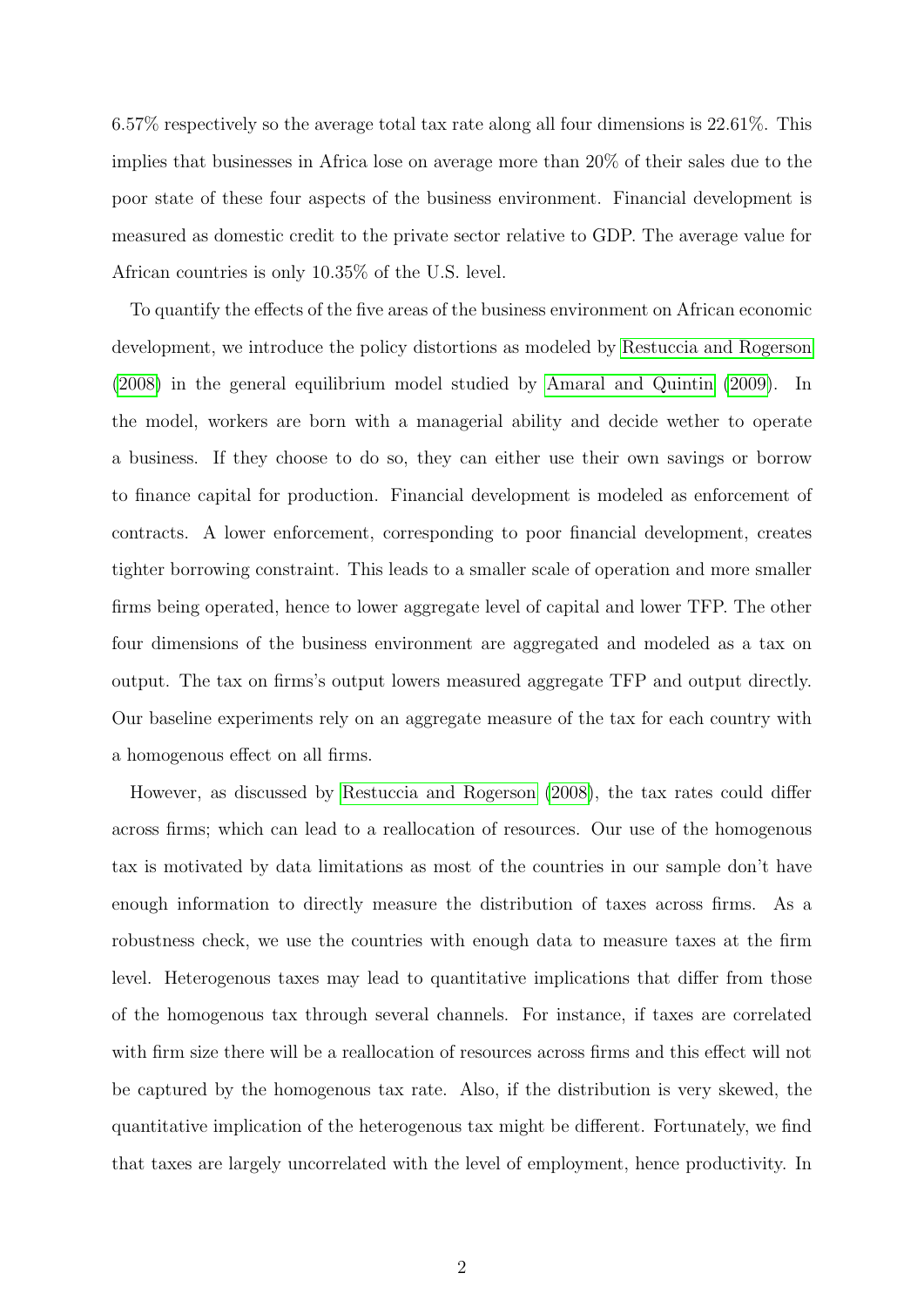addition, the skewness of the distributions in our testing cases are not large enough to change greatly the quantitative effects of the homogenous tax.

From our baseline experiments, we find that the quantitative effects of the areas of the business environment considered here are large. A country with 10% financial intermediation relative to the US (which is about the average for Africa) has only 62% of the US output, a relative capital to output ratio of 34% and a relative average firm size of 31%. The "tax" decreases output and TFP significantly with no effects on capital to output ratio and firm size. With a 20% tax rate (which is about the average for Africa), output relative to the US declines to 73% and relative TFP to 80%. We simulate the model for each of the thirty African countries we study and find that the five areas of the business environment together are able to explain about 67% of the variation in income per worker relative to the US.

For the average African country, improving one or more dimensions of the business environment can have large effects on the level of development. Improving financial development alone by one standard deviation leads to a 7% increase in relative output per worker. Cutting the tax rate by one standard deviation leads to 15% increase in relative income per worker. A simultaneous improvement will lead to 22 percentage points increase in relative income and to 15 percentage points increase in relative TFP. Such improvements can go a long way in helping Africa decrease poverty and reach its Millennium Development Goals.

Our robustness tests with heterogenous taxes use the data for Ghana and Senegal. For each country, we use the inverse of the kernel distribution to draw samples of taxes that mimic the distribution of the data as closely as possible. We then simulate the model 100 times and compute the average of the outcomes. We find that our results are very close to the findings with the homogenous taxes.

In addition to the papers mentioned above, our paper is closely related to [Alfaro et](#page-19-2) [al.](#page-19-2) [\(2008\)](#page-19-2) that tries to account for the role of distortions on income differences acrosscountries. They introduce the type of distortions emphasized by [Restuccia and Rogerson](#page-22-0) [\(2008\)](#page-22-0) in a model of heterogenous firms based on [Melitz](#page-21-2) [\(2003\)](#page-21-2). Using firm data from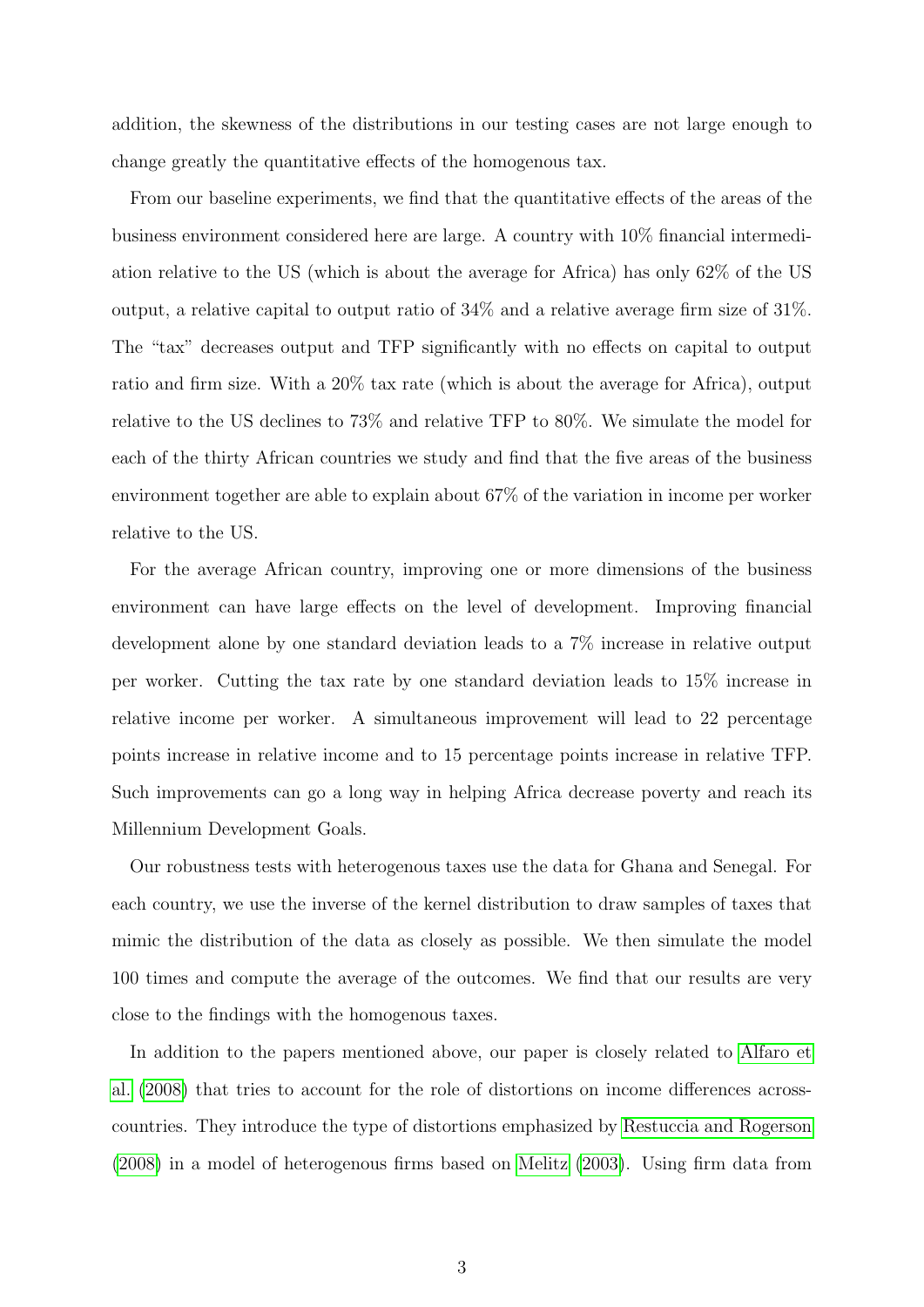79 countries, they infer from the model the distortions needed to match the plant-size distribution in each country. They then use these distortions to calculate the aggregate loss in output. Our analysis differs from their paper in that we use a direct measure of the distortions instead of inferring them from the model. Another related paper is [Bartelsman et al.](#page-19-3) [\(2009\)](#page-19-3) that uses firm data in a model with idiosyncratic distortions to study the aggregate effects of the resulting misallocation.

There are a number of other authors who emphasize the effect of specific distortions on TFP and output. [Parente and Prescott](#page-21-0) [\(1994\)](#page-21-0) and [Herrendorf and Teixeira](#page-20-4) [\(2004\)](#page-20-4) argue that vested interests in the labor market can prevent firms from adopting more efficient technologies. [Lagos](#page-21-3) [\(2006\)](#page-21-3) also studies the effects of frictions in the labor market on aggregate TFP. [Fang](#page-20-3) [\(2009\)](#page-20-3) instead studies the role of entry barriers and competition in the product market. [Greenwood et al.](#page-20-5) [\(2010\)](#page-20-5) and [Buera and Shin](#page-19-4) [\(2010\)](#page-19-4) study the misallocation caused by poor financial development. Closely related to [Restuccia and](#page-22-0) [Rogerson](#page-22-0) [\(2008\)](#page-22-0), [Guner et al.](#page-20-6) [\(2008\)](#page-20-6) study the misallocation due to restrictions on firm size.

The rest of the paper is organized as follows. Section 2 reviews the literature on the effects of different dimensions of the business environment. Section 3 describes the model which is calibrated to the US economy in section 4. In section 5, we first construct the tax rate for each country and then use the calibrated model to assess the quantitative importance of business environment on output and TFP for African countries. We highlight the conclusion and policy implications in section 6.

# 2 Literature Review on Areas of the Business Environment

In this section, we review the literature on a few areas of the business environment. The availability of cross-country data from the World Bank enterpriser surveys since the 1990s has allowed researchers to analyze how firms and the aggregate economy are affected by a poor business environment. The data has been mostly used to empirically test the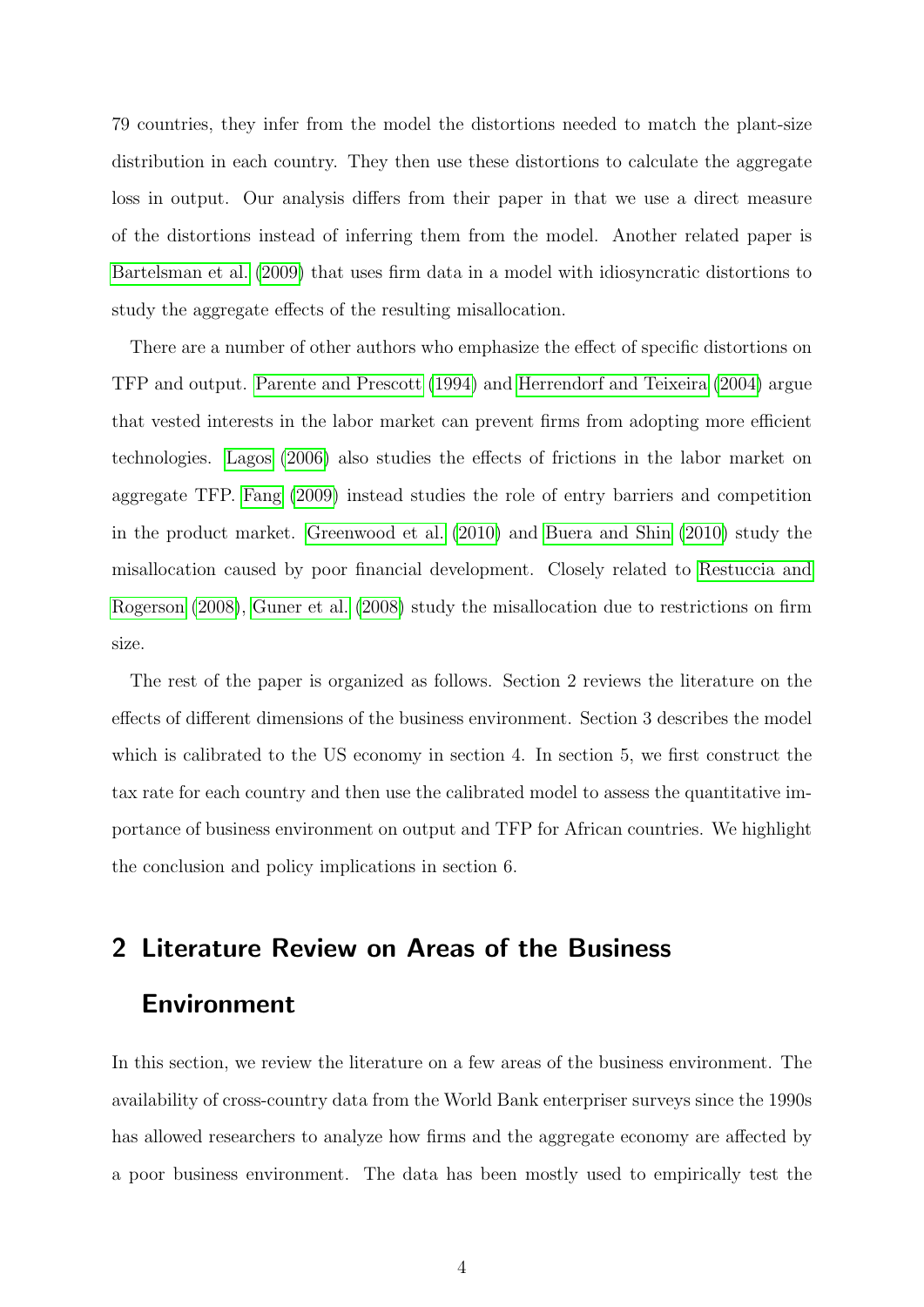relationship of one area of the business environment with measures of firm success<sup>[2](#page-5-0)</sup>.

The literature on the relationship between financial development and economic growth and development is very large. [Levine](#page-21-4) [\(2005\)](#page-21-4) conducts a comprehensive review of the theoretical and empirical work on this area. Finance has many functions among which are the pooling and allocation of savings, the production of information and monitoring of projects, diversification of risks and the facilitation of exchange of goods and services. Each of these functions affects savings and investment, and the efficient allocation of resources, hence economic growth. The theoretical papers model some of these functions and show that financial frictions or poor financial development lead to low TFP and output [\(Greenwood and Jovanovic, 1990;](#page-20-7) [Bencivenga and Smith, 1991\)](#page-19-5).

On the empirical side, many authors have shown that there is a strong correlation between measures of financial development and economic growth [\(King and Levine, 1993;](#page-21-5) [Ndikumana, 2000\)](#page-21-6) and this correlation is not due to simultaneity bias [\(Levine et al., 2000\)](#page-21-7). Financial development affects economic growth through increases in TFP, savings rate and capital accumulation [\(Beck et al., 2000b\)](#page-19-6). However, the effects of poor financial development are not uniform across industries and size distribution of firms. Industries that require more external financing grow faster in more financially developed countries [\(Rajan and Zingales, 1998\)](#page-22-1). Also, small firms are more severely affected by low financial development and industries dominated by small firms for technological reasons grow faster in countries with better financial development [\(Beck et al., 2008\)](#page-19-7).

Another topic that has received a lot attention in the literature is corruption. While few authors emphasize the positive effect of corruption through a decrease of the burden of regulation and a potential increase in efforts by corrupted government officials [\(Leff,](#page-21-8) [1964\)](#page-21-8); most authors argue that corruption cannot be limited to specific activities and is overall very damaging to economic growth<sup>[3](#page-5-1)</sup>. Moreover, when talented people put their efforts in rent-seeking instead of productive activities, overall efficiency and output decrease [\(Krueger, 1974;](#page-21-9) [Murphy et al., 1991\)](#page-21-10). [Mauro](#page-21-11) [\(1995,](#page-21-11) [1996\)](#page-21-12) and [Knack and Keefer](#page-21-13) [\(1995\)](#page-21-13), using cross-country data, find that higher levels of corruption are associated with

<span id="page-5-0"></span> $2$ See [Aterido et al.](#page-19-8) [\(2009\)](#page-19-8) for a recent exception.

<span id="page-5-1"></span><sup>3</sup>See [Shleifer and Vishny](#page-22-2) [\(1993\)](#page-22-2); [Bardhan](#page-19-9) [\(1997\)](#page-19-9); [Blackburn et al.](#page-19-10) [\(2006\)](#page-19-10).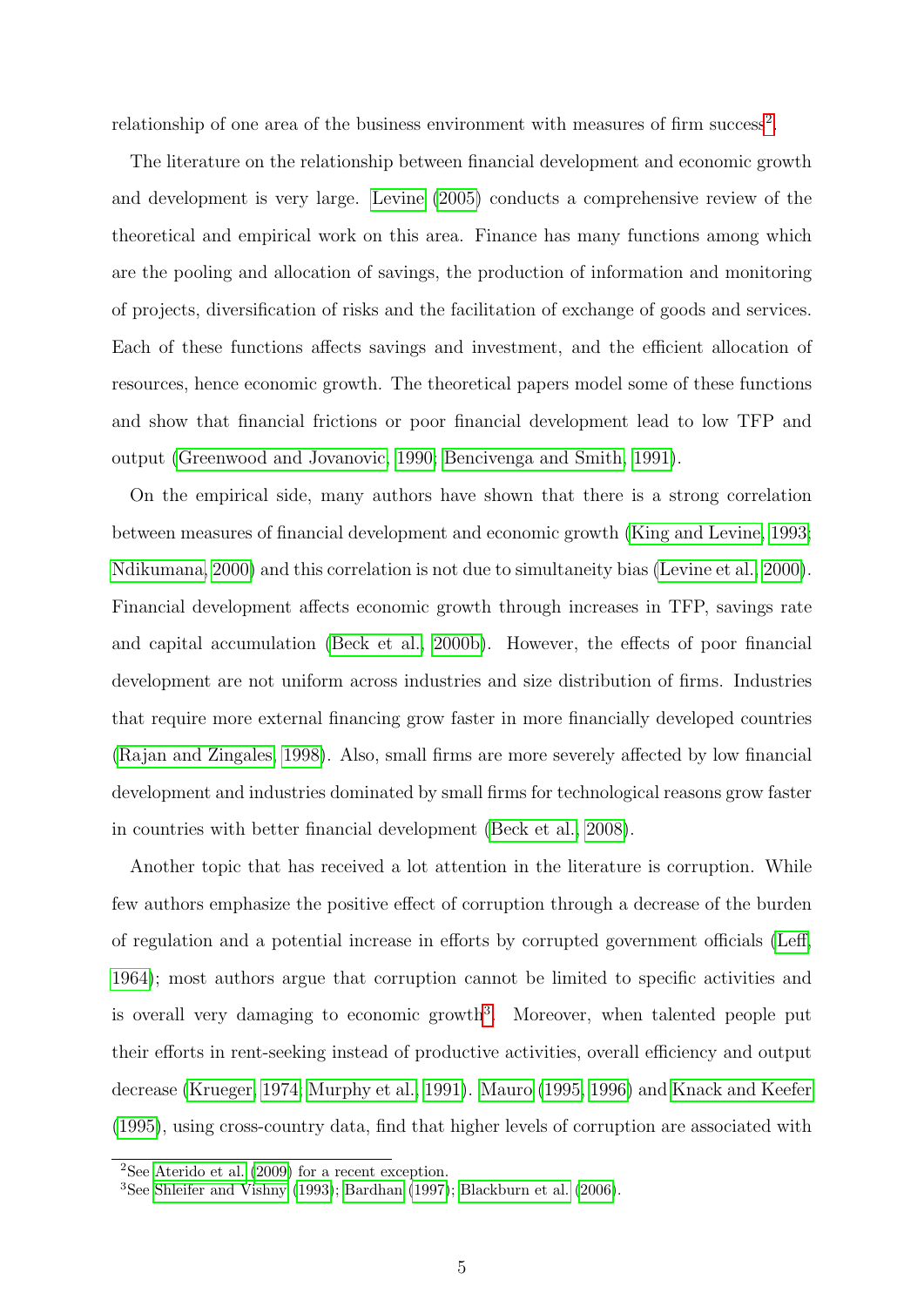lower investment shares and GDP growth rates; and the effects are large. [Mauro](#page-21-11) [\(1995\)](#page-21-11) finds that a reduction in corruption by one standard deviation leads to five percentage points increase in the investment to GDP ratio and to half percentage point increase in GDP growth rate. For Africa, [Gyimah-Brempong](#page-20-8) [\(2002\)](#page-20-8) finds that a unit increase in corruption reduces the level and growth rate of GDP per capita by respectively 0.4 and 0.66 percentage points.

Corruption affects output growth trough various channels but also has a direct link. [Mauro](#page-21-11) [\(1995,](#page-21-11) [1996\)](#page-21-12) finds strong correlations with the investment rate and some components of government expenditure like education and transfer payments. For Africa, [Baliamoune-Lutz and Ndikumana](#page-19-11) [\(2008\)](#page-19-11) finds that corruption increases public investment but discourages private investment, and has a negative effect on income growth. Other transmission channels are: lower government revenues, lower expenditures on operations and maintenance, lower quality of public infrastructure and lower productivity for public government expenditure [\(Tanzi and Davoodi, 1997\)](#page-22-3).

The effects of infrastructure provision is another issue that has attracted a lot of attention in the literature. It is generally agreed that adequate supply benefits firms and increases productivity growth [\(Morisson and Scwartz, 1996\)](#page-21-14). The effects on the aggregate economy is also found to be positive and significant but there is some debate on the magnitude and the net effects [\(Esfahani and Ramirez, 2003;](#page-20-9) [Canning and Pedroni, 2008\)](#page-20-10). [Fernald](#page-20-11) [\(1999\)](#page-20-11) finds evidence from the US that investment in roads enhances productivity. [Fan and Chan-Kang](#page-20-12) [\(2005\)](#page-20-12) finds that the huge investments in roads in China helped GDP growth and the effects on poverty reduction in rural areas are very large.

In Africa, the supply of infrastructure is very low. Poor infrastructure increases transaction costs and makes African firms less competitive than their international counterparts. The costs of transportation, logistics, telecommunication, water, electricity, security, bribes are high and firms suffer great losses due to transportation problems, outages of power and water and crime [\(Eifert et al., 2005\)](#page-20-13). [Collier and Gunning](#page-20-14) [\(2000\)](#page-20-14) argues that the poor infrastructure is a serious constraint to growth in Africa. A recent economic brief by the African Development Bank [\(Mafusire, 2010\)](#page-21-15) argues that Africa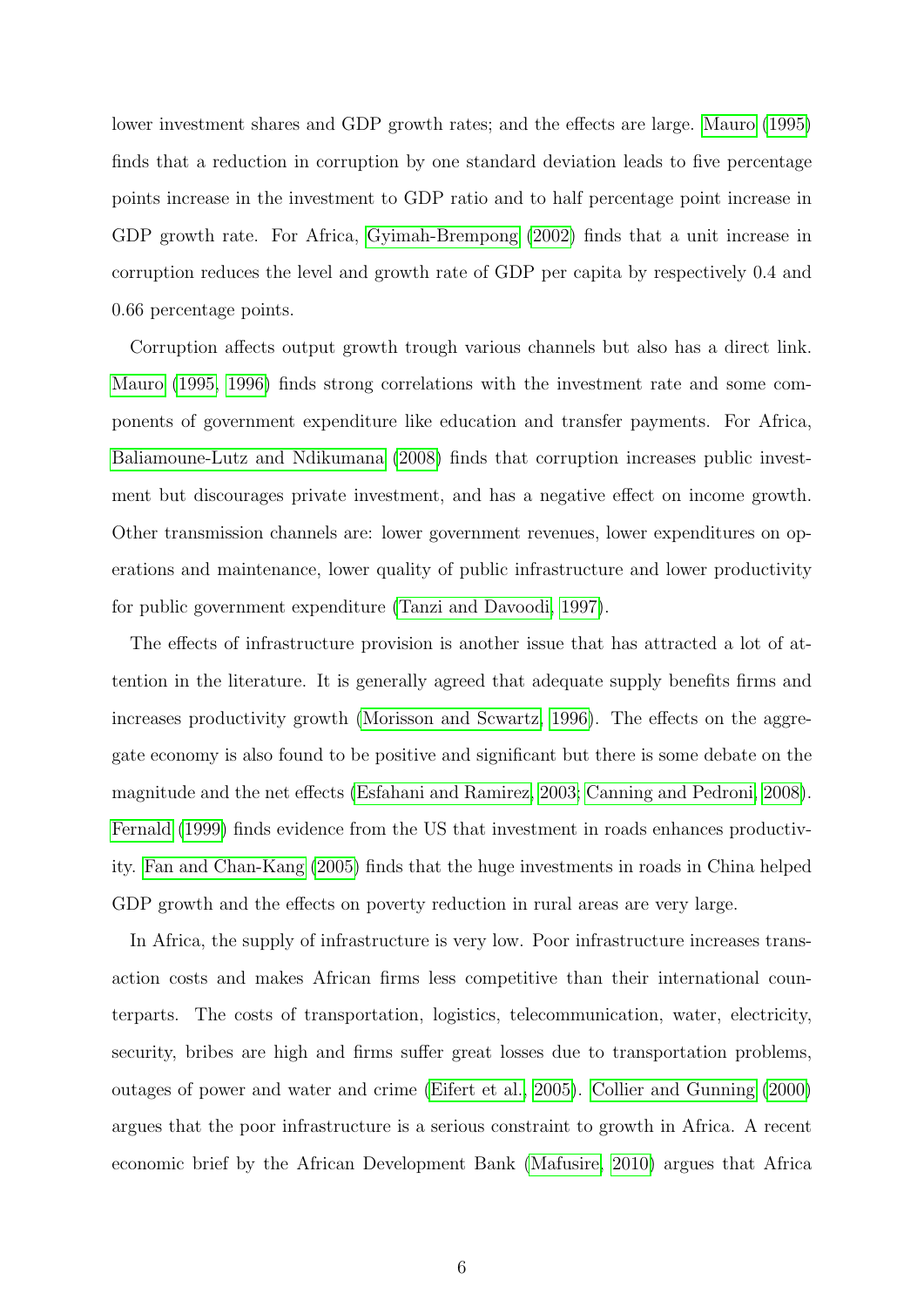has large deficit in infrastructure and its improvement can have large spillover effects for development and poverty reduction in the continent. [Gollin and Rogerson](#page-20-15) [\(2010\)](#page-20-15) suggests that decreasing transportation costs would be important for improving agricultural productivity in Uganda. Using cross-country data, [Calderon](#page-19-12) [\(2009\)](#page-19-12) finds that increasing infrastructure stock will have a large payoff for Africa.

## 3 The Model

The model is based on [Amaral and Quintin](#page-19-1) [\(2009\)](#page-19-1), which quantifies the effects of poor financial development on output and productivity. The framework is a discrete-time overlapping generations model. In each period, a mass one of two-period lived agents are born. Each agent is endowed with one unit of time each period. An agent is born with managerial ability  $z \in Z$ , which is constant over an agent's life. Managerial talent is public information and the distribution  $g(z)$  is the same across generations. In the first period, the agent can only be a worker, but has the option to be a manager in the second period. The utility function of an agent is given by:

$$
U(c_1, c_2) = \log(c_1) + \beta \log(c_2)
$$

where  $\beta \in (0, 1)$  is the discount factor.

A manager with ability z combines labor and capital into a single consumption good using a decreasing return to scale technology described as follows:

$$
F(k,l) = zk^{\theta}l^{\mu} \tag{1}
$$

where  $\theta + \mu < 1$ . To incorporate the effects of distortions emphasized by [Restuccia and](#page-22-0) [Rogerson](#page-22-0) [\(2008\)](#page-22-0), we assume that a fraction  $\tau$  of output is lost due to poor business environment. Initially, we assume that  $\tau$  is the same for all firms in a country.  $\tau$  acts like a proportional tax on output where the proceeds are thrown away. In this paper, we use  $\tau$  to denote the sales lost due to red-tape regulations, poor infrastructure, crime and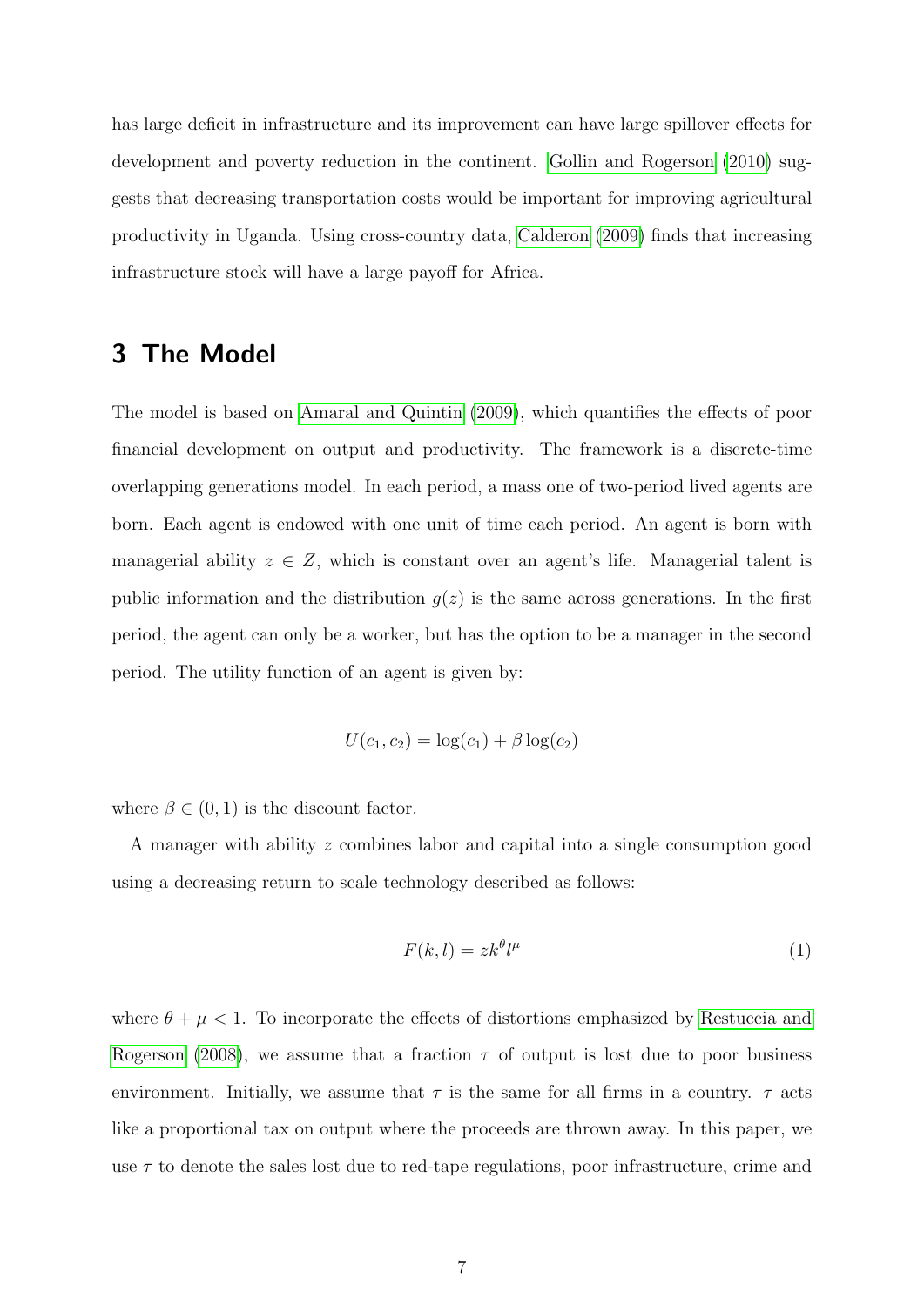corruption. In reality,  $\tau$  might be different across firms and this may distort the allocation of resources across firms and therefore has an impact on TFP and output as discussed by [Restuccia and Rogerson](#page-22-0) [\(2008\)](#page-22-0). Later, we use a tax rate distribution generated from the data to show that our results are not driven by the use of a homogenous tax rate.

We assume that capital needs to be paid before production takes place. A manager can finance capital either through personal savings a from the first period or through external borrowing at rate  $r^4$  $r^4$ . We assume that capital fully depreciates after each period. As it becomes clear in the calibration, one period in the model is twenty years, hence this assumption is not unreasonable.

The solution to this problem has been discussed by [Amaral and Quintin](#page-19-1) [\(2009\)](#page-19-1). Here, we formulate the problem and discuss a few predictions before turning to the quantitative experiments. Let  $b$  be the amount borrowed by a manager and  $w$  be the wage rate. The profit for a manager with ability z, savings a, and capital  $k = a + b$  is giving by<sup>[5](#page-8-1)</sup>:

$$
\pi(k, z; w, r, \tau) = \max_{l} (1 - \tau) z k^{\theta} l^{\mu} - w l - k(1 + r)
$$

The financial market is imperfect as managers have the option to default. If a manger defaults, a fraction  $\eta$  of his assets is lost. Since there is no uncertainty in this model, the financial intermediary will impose a debt limit so that the managers find it rational not to default in equilibrium. Therefore a financial contract for a manger of ability z with savings  $a \geq 0$  solves:

$$
\max_{b \ge 0} \pi(a+b, z; w, r, \tau)
$$
  
s.t  $\pi(a+b, z; w, r, \tau) + a(1+r) \ge$   

$$
(1-\eta) [\pi(a+b, z; w, r, \tau) + (a+b)(1+r)]
$$

<span id="page-8-0"></span><sup>4</sup>[Amaral and Quintin](#page-19-1) [\(2009\)](#page-19-1) explored a version where the interest rate is endogenously determined and found that the patterns of output resembles to the benchmark formulation but the effect of financial constraint is larger with the endogenous interest rate.

<span id="page-8-1"></span><sup>5</sup>We implicitly assume that firms will use all their savings to finance capital before turning to the financial market. The reason for this are two folds. First, it is generally cheaper to use the internal funds to finance capital. Second, [Amaral and Quintin](#page-19-1) [\(2009\)](#page-19-1) proves that the financially constrained firm will use all their savings to finance capital.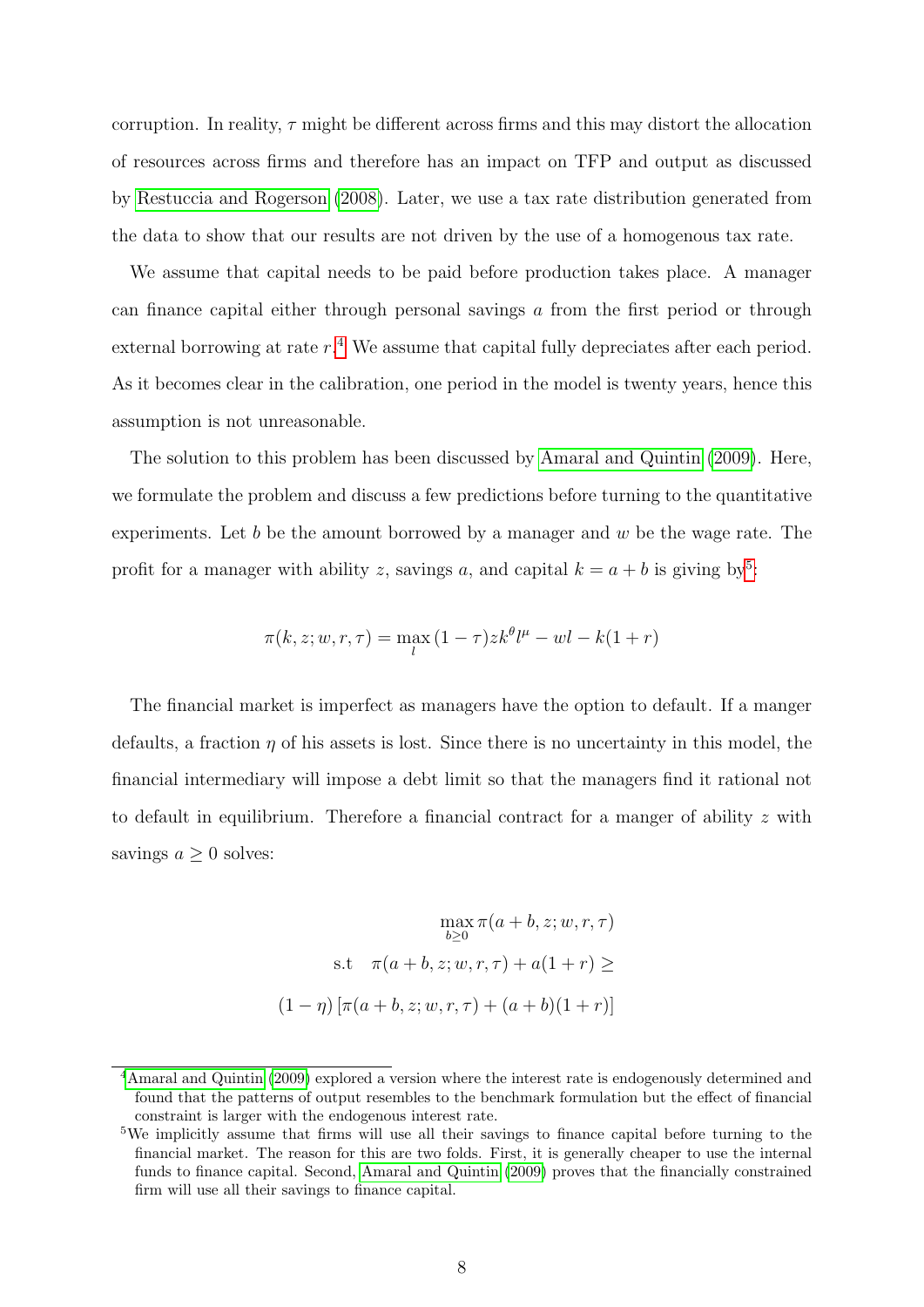Simple manipulation of the above constraint gives:

$$
b \le \frac{\eta}{1-\eta} \frac{\pi(k, z; w, r, \tau) + a(1+r)}{1+r}
$$

This inequality defines a debt limit for a manager with ability  $z$  and savings  $a$ . It is easy to see that lower financial development (low  $\eta$ ) and higher taxes (poor business environment) both lead to lower borrowing limit, hence to lower capital and output.

The problem of young agents is as follows:

$$
\max_{c_1, c_2, a} \log(c_1) + \beta \log(c_2)
$$
  
s.t:  $c_1 + a = w$   

$$
c_2 = a(1+r) + \max(w, \pi(a+b, z; w, r, \tau))
$$

where  $\pi(a+b, z; w, r, \tau)$  is the net profit for a manager with savings a and ability z subject to the borrowing constraint.

The income in the second period takes into account that an agent has a choice of occupation. Since  $\pi(a + b, z; w, r, \tau)$  is increasing in z, the young agent's problem implies that there is an ability threshold,  $\underline{z}(\eta, w, r, \tau)$ , such that below which agents become workers and above which agents become managers.

### 4 Calibration

In this section we calibrate the model to the US economy. The calibration procedure follows [Amaral and Quintin](#page-19-1) [\(2009\)](#page-19-1) and [Restuccia and Rogerson](#page-22-0) [\(2008\)](#page-22-0).

A period in the model is 20 years corresponding to 40 years of work life for an individual. The yearly interest rate is set to 4% implying  $r = 1.04^{20} - 1$  and  $\beta = \left(\frac{1}{1.04}\right)^{20}$ . According to the literature, the return to scale of the production function,  $\alpha + \mu$ , is around 0.85 and we set  $\alpha$  and  $\mu$  to match the capital and labor shares of income. From US data, capital share is  $1/3$  of the return to scale which implies that  $\alpha = 0.85/3 = 0.283$  and  $\mu = 0.85 * 2/3 = 0.567.$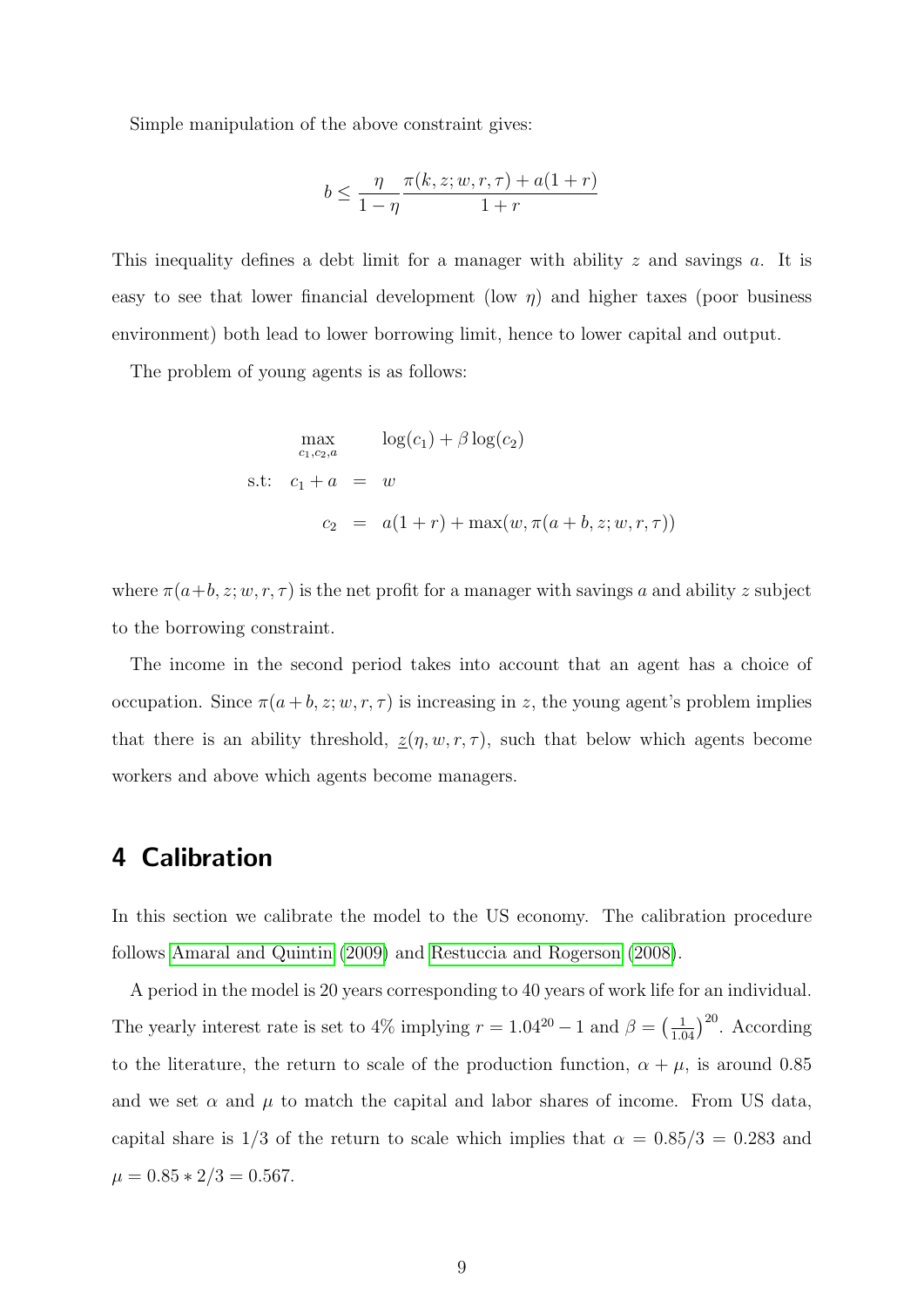The distribution of managerial talent will determine the size distribution of establishments. We assume that managerial talent follows a log-normal distribution with 100 grid points. We choose the range of skills to match the range of employment in the data. Normalizing the lowest skill to be one, the maximum skill is chosen to get a maximum employment to be 10,000 as in the 2007 US census data. The data also shows that 73% of establishments have less than 10 employees while only 2.3% have more than 100 employees and the average employment level is 15.65. We choose the mean and standard deviation of the distribution to match these features of the data. Although we only target a few moments of the establishment size distribution, the implied distribution from the calibration matches the data well as shown in figures [1](#page-26-0) and [2.](#page-27-0)

The last parameter to calibrate is the degree of contract enforcement  $(\eta)$  which determines the ratio of intermediated capital to output. From the model's perspective, capital is financed by own savings and external borrowing, therefore intermediated capital is just the borrowed funds. The corresponding statistic in the data is hard to measure. [Amaral](#page-19-1) [and Quintin](#page-19-1) [\(2009\)](#page-19-1) used data from [Beck et al.](#page-19-13) [\(2000a\)](#page-19-13) and added credit from banks and other financial institutions, outstanding debt securities issued by private institutions and new equity issues. Deducting the portion of credit from banks going to consumers, they find a ratio of intermediated capital to output of 2.2.

For our sample of countries, it is hard to use this data because of the lack of information on credit going to consumers. Instead, we use the variable domestic credit to the private sector (% GDP) from the World Bank Global Development Finance database which measures financial resources provided to the private sector (e.g loans, purchases of nonequity securities, and trade credits) that establish a claim for repayment. For the US, the average ratio from 2000 to 2005 is  $1.8<sup>6</sup>$  $1.8<sup>6</sup>$  $1.8<sup>6</sup>$ . This value is close to the estimation by [McGrattan and Prescott](#page-21-16) [\(2000\)](#page-21-16) of 1.84.

Table [1](#page-23-0) summarizes the parameter values.

<span id="page-10-0"></span><sup>&</sup>lt;sup>6</sup>This value does not include new equity issues because its not available in World development finance database. However, data from both [Beck et al.](#page-19-13) [\(2000a\)](#page-19-13) and Federal Reserve Board indicate that for the US, new issues of equity is around  $1\%$  of GDP. This omission will underestimate the quantitative difference between African countries and the US but by very little.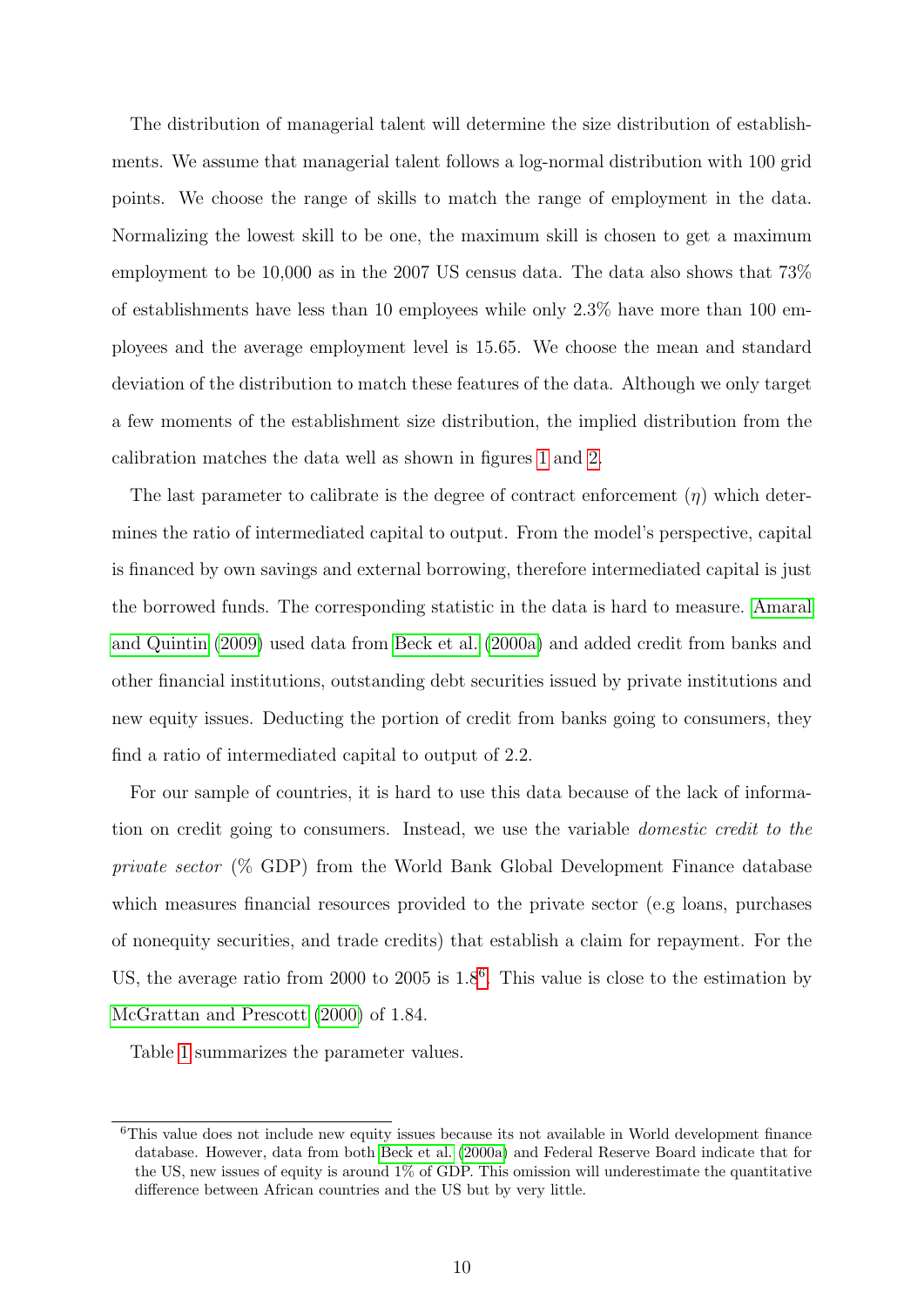## 5 Quantitative Implications for African Countries

#### 5.1 Business Environment for Sub-Saharan Africa

Before we turn to the quantitative implications of the model, we discuss the business environment data for 30 Sub-Saharan countries. The data on GDP per worker is from the Penn World Table 7.0. As noted above, our measure of financial development is from the World Bank Global Development Finance database, and is the average domestic credit to the private sector as a percentage of GDP for the years 2000-2005. The rest of the data for the business environment comes from the World Bank Enterprize Surveys (ES). The ES database contains firm level data for more than 10000 firms across 125 countries. The core questionnaire of the survey is the same across all countries. We focus on the impact of regulation, crime, access to infrastructure, and corruption. For most of these dimensions, the database contains the percentage of total sales lost due to a specific policy or institution.

The impact of red-tape regulation on firms is measured by the time managers spent dealing with various government regulations. The effect of crime is measured by the percentage of sales lost due to theft, robbery, vandalism and arson, the percentage of sales paid for security, and the percentage of products shipped to domestic markets lost due to theft. We use the percentage of sales lost due to power outages and the percentage of shipment lost during transit to measure poor infrastructure. Corruption is measured by informal payments as a percentage of sales.

These four dimensions of the business environment act like a tax and affect output directly through lower TFP. In our baseline analysis, we compute the country average for each dimension and add them to measure the total "homogenous tax rate" used in the model. Later, we will analyze the effects of heterogenous tax rates across establishments.

Table [2](#page-23-1) shows the statistics for the 30 countries. In most countries, managers spend a large fraction of their time dealing with government regulations. The average is 6.4% with a large variation across countries. Managers in Côte d'Ivoire spend the least time, 1.81% while in Madagascar they spend up to 17.12% of their time dealing with the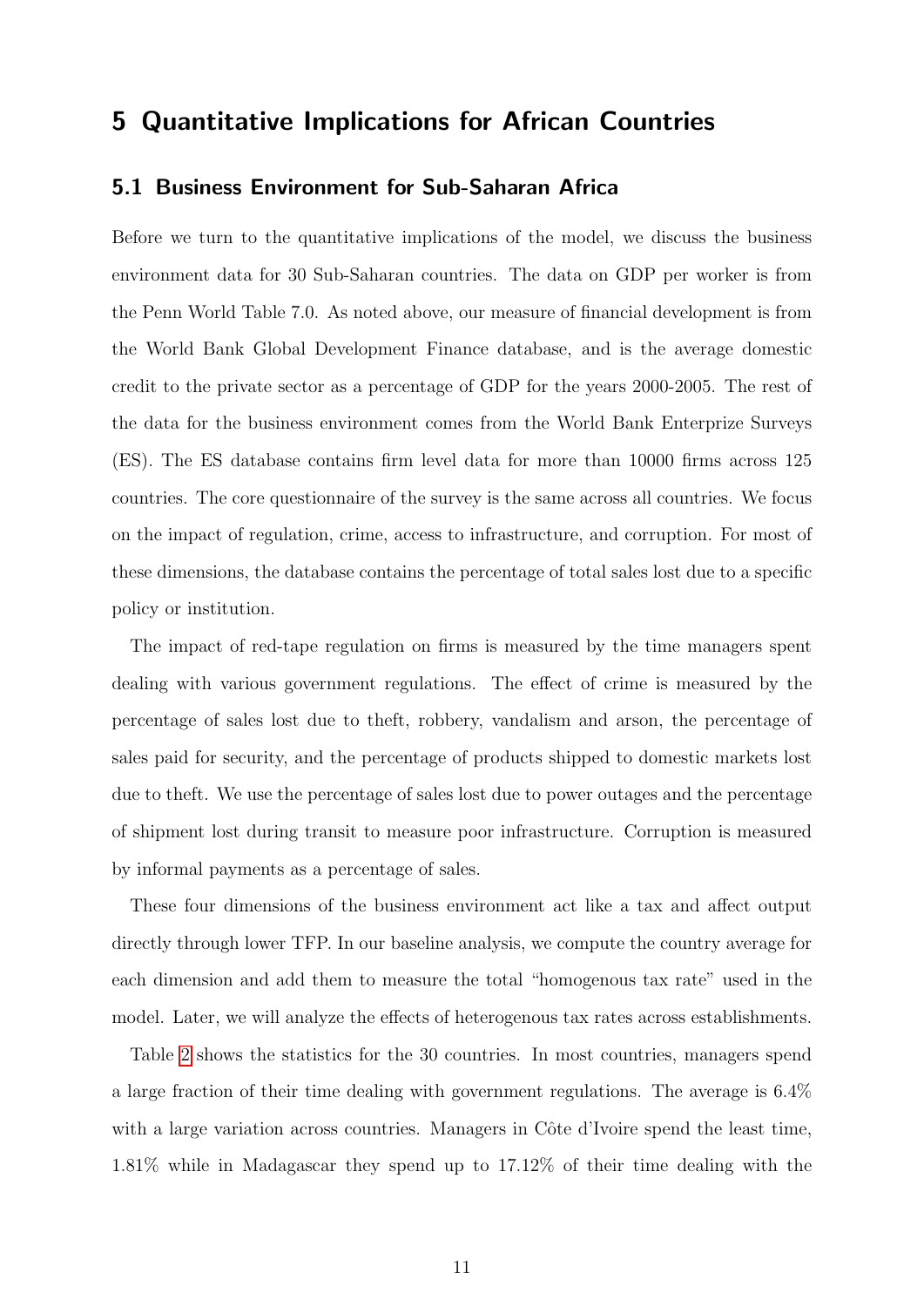regulations. Crime is the least costly factor to firms among the factors considered here. The average security costs and percentage of sales lost due to various crimes is 3.70% with a minimum of  $1.16\%$  in Benin and a maximum of  $9.89\%$  in Côte d'Ivoire. The most costly dimension of the business environment is poor infrastructure. Firms on average lose 6.60% of their sales due to power outages and transportation failures. The minimum losses are in Ethiopia and the maximum in Guinea, where power outages occur daily and variation in voltage causes fires. Corruption is also costly to firms in Africa. On average, firms spend almost 6.00% of annual sales on informal payment. The sum of these four dimensions are quite high. Businesses lose on average one fifth of their sales. The variation across countries is also high. The standard deviation is 8.6 percentage points.

Access to finance is a huge issue for African firms. [Beck et al.](#page-19-14) [\(2009\)](#page-19-14) points to the shallowness of the financial system in Africa despite recent progress. The average financial intermediation of capital is 10.35% of the US level if we include South Africa, otherwise it is 8.23%. The variation across countries are also large: 13.56% with South Africa and 7.14% without it. South Africa is by far the most financially developed African country. Other countries with high levels of capital intermediation include Cape Verde, Mauritius, Kenya and Côte d'Ivoire.

Table [3](#page-24-0) shows the correlation coefficients between the five areas of the business environment and with log of GDP per worker in 2005. Given that the sample from Africa is relatively small, we used a larger sample to calculate the correlations<sup>[7](#page-12-0)</sup>. Our larger sample includes 123 countries and most of them are developing countries from Africa, Asia, Latin America and Eastern Europe.

From the table, we see that high burden of regulation, losses due to crime, corruption and poor infrastructure are all positively correlated. It has been long argued that one source of corruption is heavy regulation, which gives opportunities to bureaucrats to demand informal payments. High level of corruption is also an indication of a poor

<span id="page-12-0"></span><sup>7</sup>We used the aggregate indicators from the ES database. For regulation, we used the average number of visits or required meetings with tax officials. For corruption, we used the percentage of firms expected to make informal payments to get things done. The payments as a share of sales is not available as an aggregate indicator.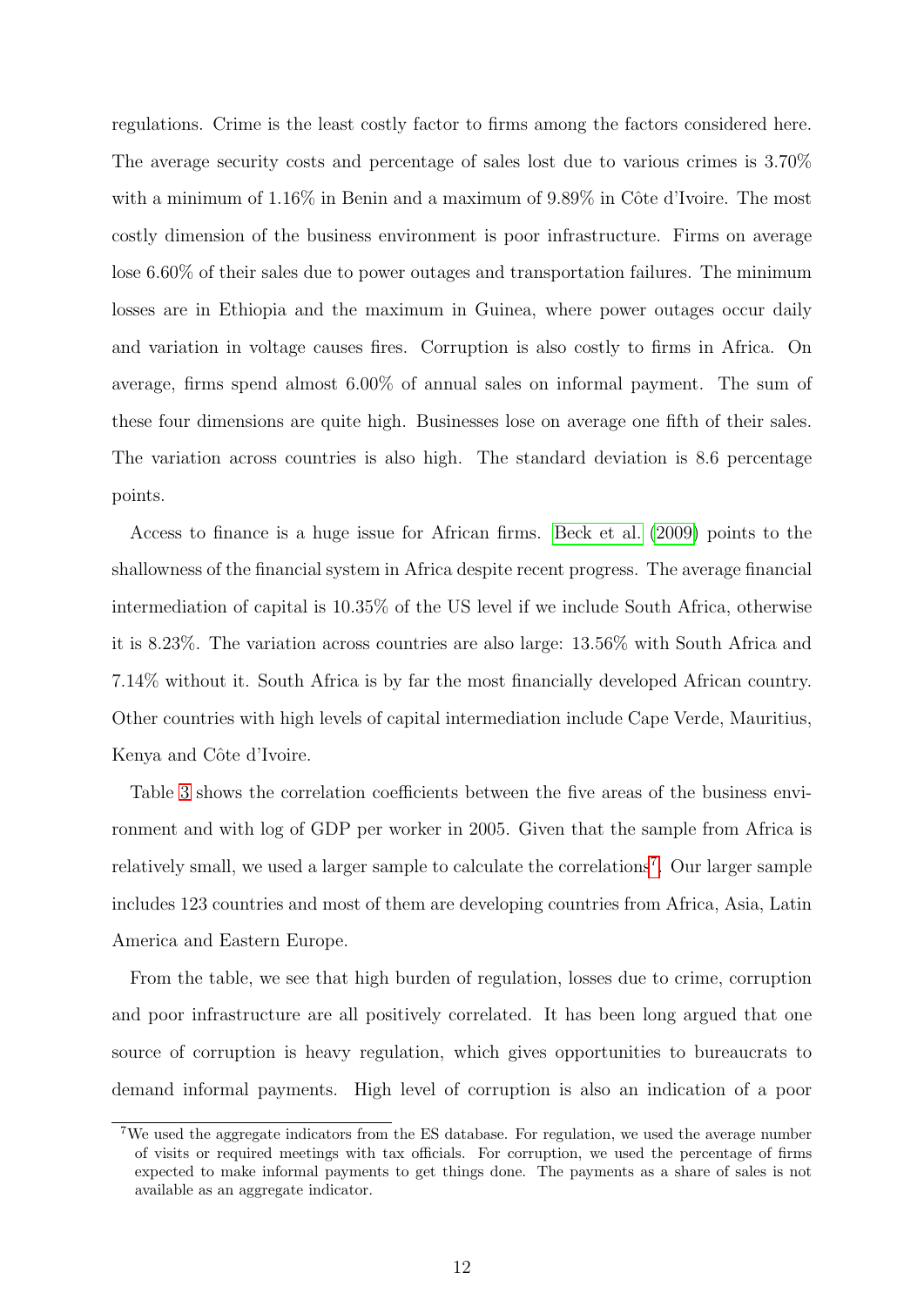functioning law and judicial system. This leads to high level of insecurity and larger losses due to crime. A country with high level of informal payments by firms is an indication that corruption maybe rampant in other sectors like government projects. This leads to low effective investment in power generation and roads. As noted earlier, [Tanzi and Davoodi](#page-22-3) [\(1997\)](#page-22-3) finds that high levels of corruption lowers government revenues, expenditures on operations and maintenance, quality of public infrastructure and productivity for public government expenditure. As we may expect all of these four areas are negatively correlated with income per worker. On the other hand, the level of financial development is positively correlated with income. Firms in richer countries get more financing form banks and other financial institutions.

## 5.2 Impact of the Homogenous Tax and Poor Financial Development

In this section, we feed the statistics of the business environment discussed above to the calibrated model to assess their impact for each of the 30 African countries. The "homogenous tax" is the sum of the average for regulation, crime, infrastructure and corruption. At the same time, we also recalibrate  $\eta$  for each country to match the corresponding debt to GDP ratio in the data.

Before discussing the results for all countries, we first conduct a few experiments to highlight the general effects of the tax channel and financial development using the calibrated economy. The results are reported in table [4.](#page-24-1) In the first experiment, we look at the effects of tax rates ranging from 10% to 40%, which correspond roughly to the range for African countries<sup>[8](#page-13-0)</sup>. When the tax rate increases to  $10\%$ , output and TFP decline respectively to 86% and 90% of the benchmark. Output is more than halved with 40% tax rate while TFP declines to 60% of the benchmark. These values show that the impact of these dimensions of the business environment are large and they affect both output and productivity. However, they do not affect capital to output ratio and the average size of firms.

<span id="page-13-0"></span><sup>8</sup>The tax rate for the US economy is set to zero.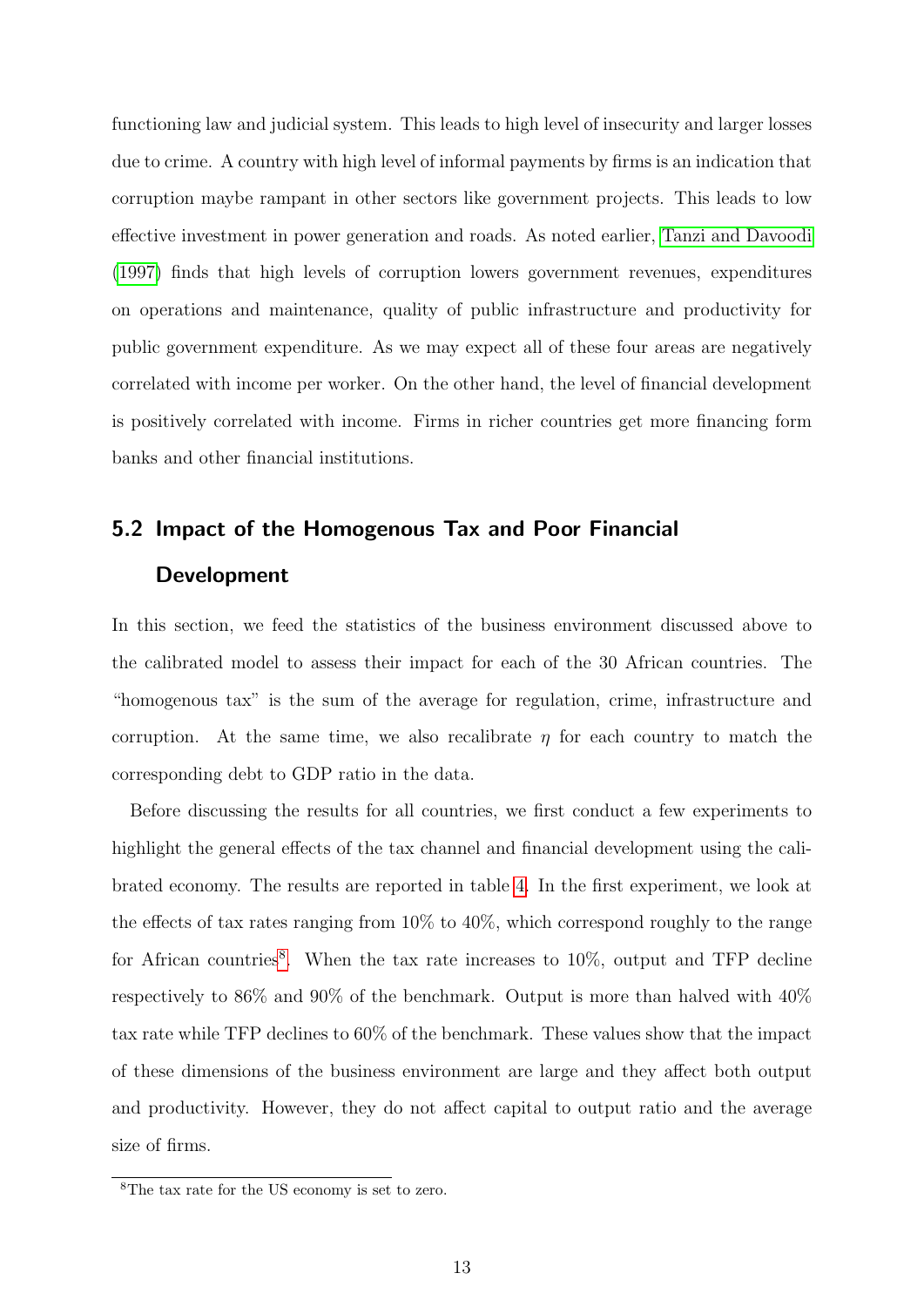In the second experiment, we vary financial intermediation relative to the benchmark economy. The effects on output are sizable. When relative financial intermediation is at 40%, output declines to 77% of the benchmark. The transmission channels are lower TFP and lower capital to output ratio with a much bigger effect on the latter. We also see that there is a substantial decline in average firm size. When financial intermediation is at 5% of the US level, output and TFP decline respectively to 56% and 86% of the benchmark with capital to output ratio at  $31\%$  and average firm size at  $30\%$  of the benchmark.

In the last panel of table [4,](#page-24-1) we show the effects of the business environment using the average statistics for the thirty African countries <sup>[9](#page-14-0)</sup>. With a tax rate of 23% and relative financial development of 8.23% , output falls to 42% of the US. While TFP (68% of the benchmark) contributes to lower output, capital to output ratio plays a bigger role, it falls to 32% of the benchmark. Decreasing the tax rate by one standard deviation to 15% raises relative output to 48% and relative TFP to 75% with no change on capital to output ratio and average firm size. A one standard deviation improvement of the financial development increases relative output to 45%, relative TFP to 71% and capital to output ratio to 35%. However, if we make a simultaneous one standard deviation improvement of the tax and financial development, output for Africa will increase to 51% and productivity to 78% of the US level. This is a 22% increase in income per capita and 15% increase in TFP. Such increases can have big effects on poverty reduction and economic development.

Table [5](#page-25-0) reports relative output and TFP for each of the 30 countries. While the model is too stylized to match the data on relative income per worker for each country, it is able to explain a large variation of income across countries. Following [Amaral and Quintin](#page-19-1)  $(2009)$ , we use  $v = 1 - \frac{\sum_i (\hat{y}_i - y_i)}{\sum_i (1 - y_i)}$  $\frac{i}{(1-y_i)}$  as a measure of the dispersion of output captured by the model, where  $\hat{y}_i$  is relative income per worker in the model and  $y_i$  the corresponding value in the data. With this measure, the model explains 67% of dispersion of income per worker. With only financial development in their model, [Amaral and Quintin](#page-19-1) [\(2009\)](#page-19-1) was able to explain a third of the income variation in their sample which included only middle

<span id="page-14-0"></span><sup>&</sup>lt;sup>9</sup>We exclude South Africa when measuring the average relative capital intermediation.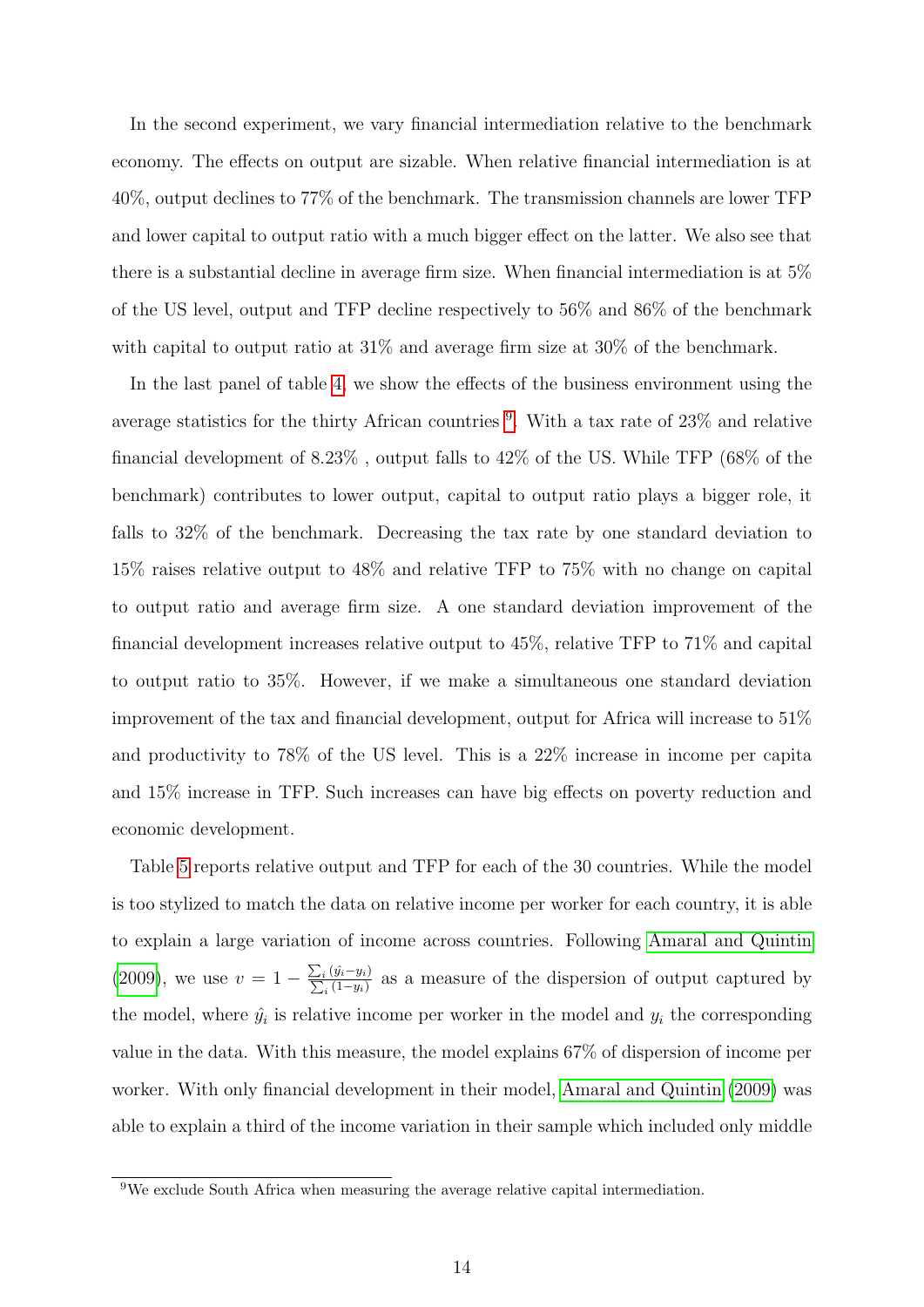and high income countries. Adding the other dimensions of the business environment increases the explanatory power of the model.

#### 5.3 Impact of the Heterogenous Taxes

In the previous section, we used the average losses for the four dimensions of the business environment acting like a tax. But our model features firms with heterogenous productivities and can easily include heterogenous tax rates across firms. Here we show that our results don't hinges on our use of homogenous taxes.

Our use of homogenous taxes in the previous section was motivated by data constraints. While the Enterpriser surveys contain information at the firm level, it is not straightforward for many countries to figure out the distribution of the total tax due to missing data. In any country, a given firm  $i$  may indicate losses due to regulation and infrastructure but has missing data for crime and corruption. Therefore if we restrict our sample to firms with data in all of the areas of the business environment, we end up with a much smaller sample. In practice, we find that the majority of missing data is related to crime and subset of infrastructure. We therefore use the areas with the least missing data to infer the distribution. We add a constant to this initial distribution such that the mean of the final distribution is equal to the homogenous tax used in the previous section.

After computing the distribution of taxes, we ask if it is correlated with firm size. This question is important because [Restuccia and Rogerson](#page-22-0) [\(2008\)](#page-22-0) found that the quantitative effects of correlated distortions are much larger than those of uncorrelated distortions. In our data, we find that while specific distortions may be positively correlated with firm size, the correlations don't hold at the aggregate level for most countries<sup>[10](#page-15-0)</sup>.

Despite the fact that our distortions are uncorrelated with firm size, heterogenous taxes can lead to different results if the distribution is highly skewed on one side. For instance, if the majority of firms have small taxes but few have large ones, using a homogenous tax overestimates the loss in output.

To illustrate the effects of heterogenous distortions, we show the cases of Ghana and

<span id="page-15-0"></span><sup>&</sup>lt;sup>10</sup>For example, managers in large firm spend more time dealing with government regulation compared to their counterparts in small firms.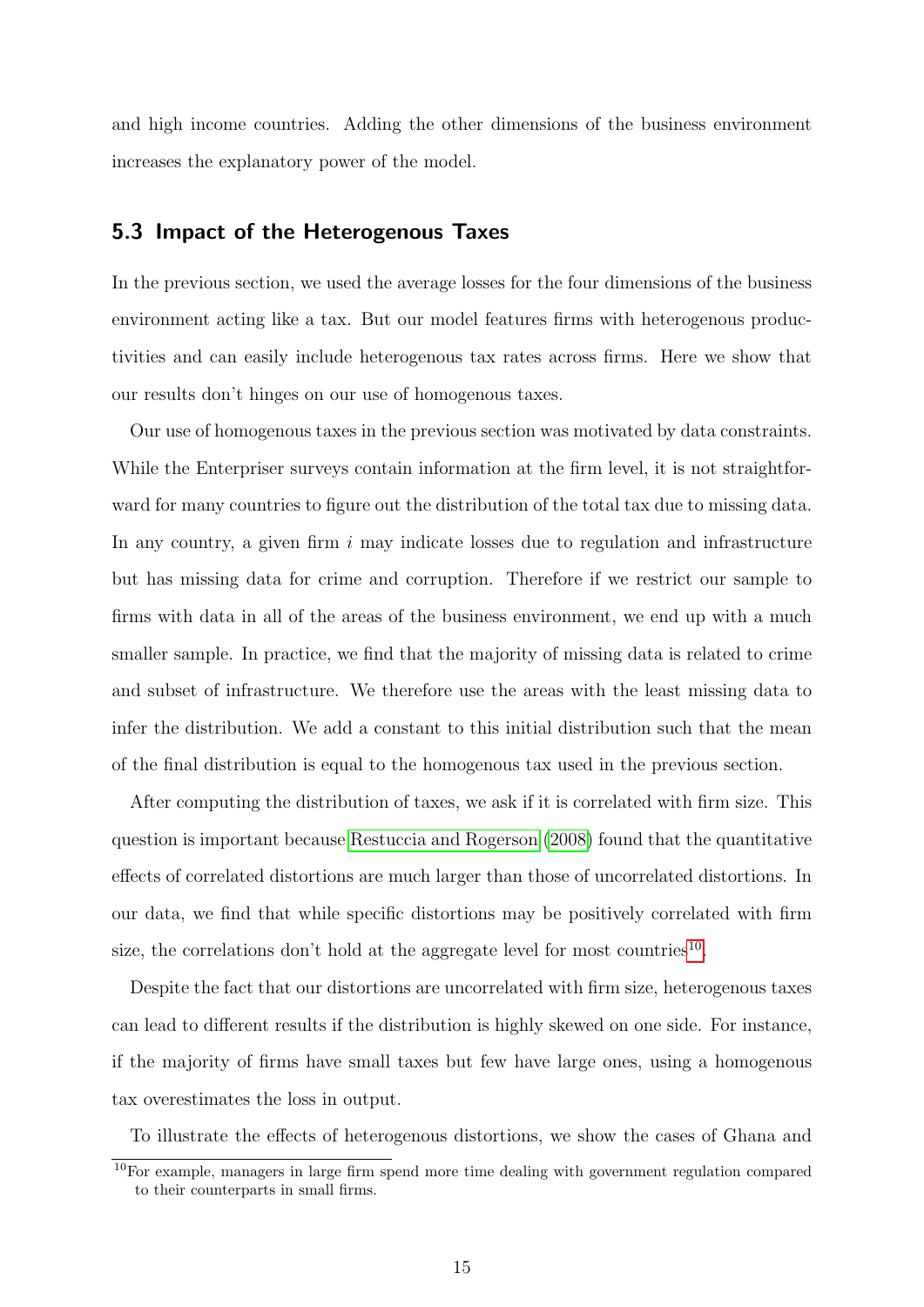Senegal. These two countries have large population of firms in the database. Therefore, large samples remain even after eliminating the missing data. For each country, we use the inverse of a kernel distribution to draw a sample of 100 tax rates corresponding to the 100 grid points for managerial skill. We simulate the model 100 times and report the average outcomes.

For Ghana, there is no correlation between distortions and employment. Therefore, our distribution of taxes is not correlated with managerial skill. We use the kernel distribution to draw random samples very close to the data in a flexible manner. Figure [3](#page-27-1) shows that the distributions of the tax from the data and a random sample are very similar. The figure also shows that the distribution is slightly skewed to the left. Table [6](#page-26-1) reports the results of the simulation. It shows that the difference between the homogenous and heterogenous tax is quite small. Relative GDP increases from  $46\%$  in the case of the homogenous tax to 47% in the case of heterogenous tax. This small change is due to the speediness of the distribution.

For Senegal, the distortions are positively correlated with employment but with a correlation coefficient of 0.12. We conduct two experiments. First, as the case for Ghana, we simulate the model 100 times with random samples of taxes non correlated with skill. Second, we sort each random sample in ascending order such that less productive firms face lower taxes. The second panel of table [6](#page-26-1) shows that heterogenous taxes non correlated with skill lead to the same relative GDP per worker as the homogenous case. But when small firms face lower taxes, as in the second experiment, relative income per worker increases from 48% to 52%. This result confirm the finding by [Restuccia and](#page-22-0) [Rogerson](#page-22-0) [\(2008\)](#page-22-0). However, the data for Senegal does not really point to such a case as the correlation between distortions and employment is only 0.12. In figure [4,](#page-28-0) we plot the distribution of taxes by firm size in the data and in the model. For each simulation, we calculate the average tax rate for a size category, then take the averages for the 100 simulations. The figure shows that taxes from the uncorrelated case are much closer to the data than those from the correlated case. The average of the 100 samples for non-correlated taxes are 18% for each size category while the average homogenous tax is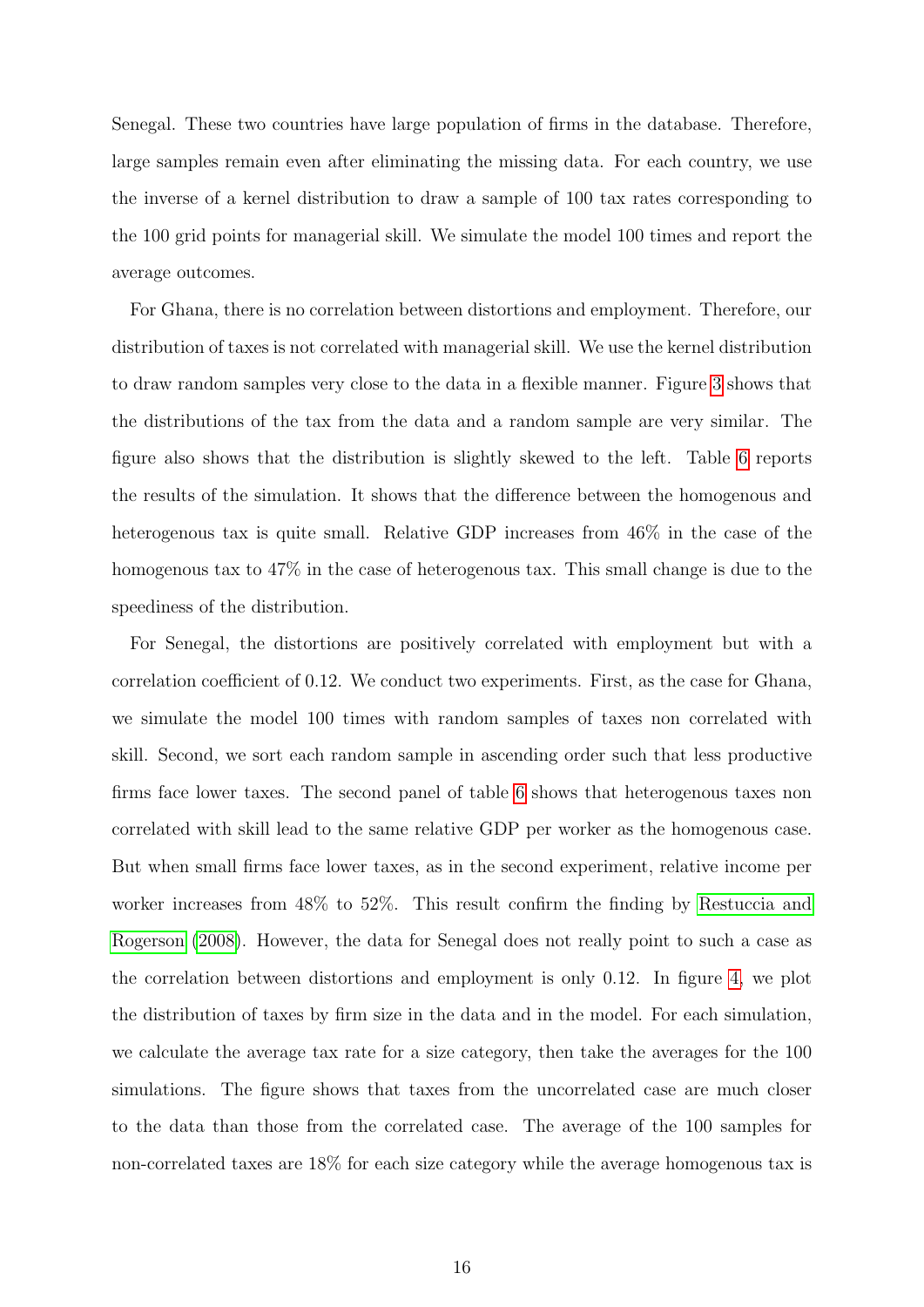17.8%.

Given that none of the countries in our sample has a high correlation between distortions and employment, we feel confident that our results with homogenous taxes don't exaggerate the amount of losses from the areas of the business environment considered here.

### 6 Conclusion and Policy Implications

This paper shows how various dimensions of the business environment affect income per capita in thirty African countries. We find that the poor business environment discussed in various papers in the literature are quite damaging for African development. Businesses lose large shares of their sales due to government regulation, poor infrastructure, corruption and crimes. The implications of the losses are lower aggregate output and total factor productivity for the countries. Low financial development measured as intermediated capital relative to output contributes greatly to the poor performance of Africa. It leads to low aggregate capital, hence a predominance of small firms and low total factor productivity.

While some improvements of the business environment are costly and will take long time to achieve, others can be achieved with little costs if there is strong political will. For example, the time managers spend dealing with government regulation can be decreased by simplifying the regulatory environment. Governments can simplify their tax codes and make it easier to pay taxes, reform labor laws and decrease the number of licenses and various inspections. The more regulation and bureaucracy a government puts in place, the more opportunities for bureaucrats to be involved in corruption. At the same time it gives incentive to firms to be involved in corruption especially if the chances of being caught and punished are low. Also reforming the judicial system to make it more efficient in punishing corrupt officials and criminals can decrease the levels of corruption and crime.

Improving the quantity and quality of infrastructure has great potential for African's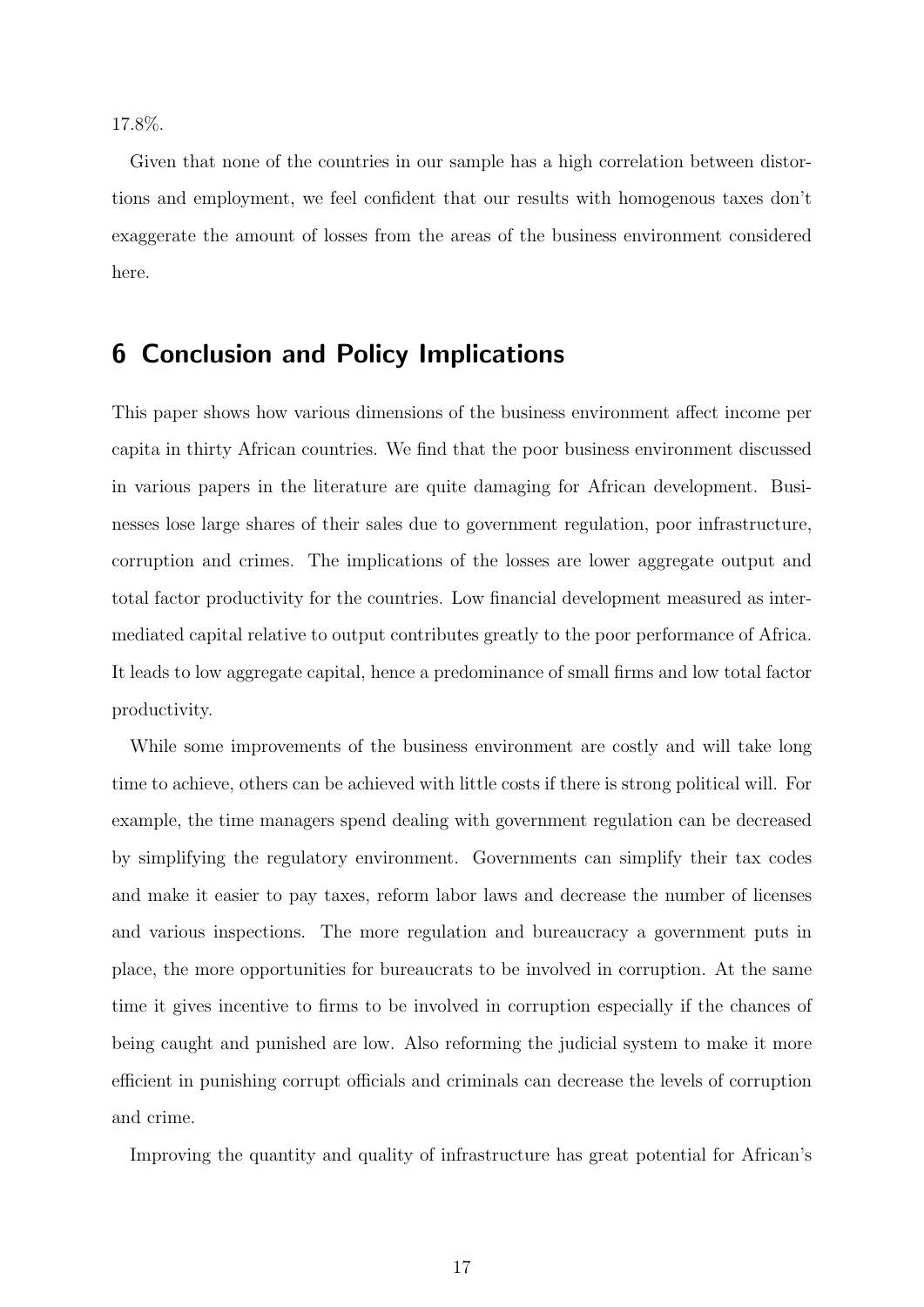long term development but it is costly. Building more roads, rail and generating more electrical power require large investments. Countries need to explore new financing mechanisms, like public private partnerships, instituting toll roads, mineral deposits versus infrastructure and so on. The improvements will take a long time to achieve but they have to be in the continent's long term development strategy.

Improving access to credit for businesses is another difficult but necessary ingredient for Africa's long term development. This can be achieved by changes in the banking and financial regulations to encourage more savings, to make the resolution of disputes between lenders and borrowers more efficient, and to provide more information on the borrower's background. Moreover, for finance to play an important role in African economies, costs and interest rates spreads have to decrease substantially. Governments have an important role to play in making this sector more efficient. [Beck et al.](#page-19-14) [\(2009\)](#page-19-14) points to some necessary institutional and policy changes for the sector.

In summary, this paper points to key institutions and policies making the business environment in Africa unfriendly and quantifies their effects on output and TFP. To achieve the Millennium Development Goal of halving poverty by half by 2015, the African countries need to make changes to make the business environment friendly for business creation and growth.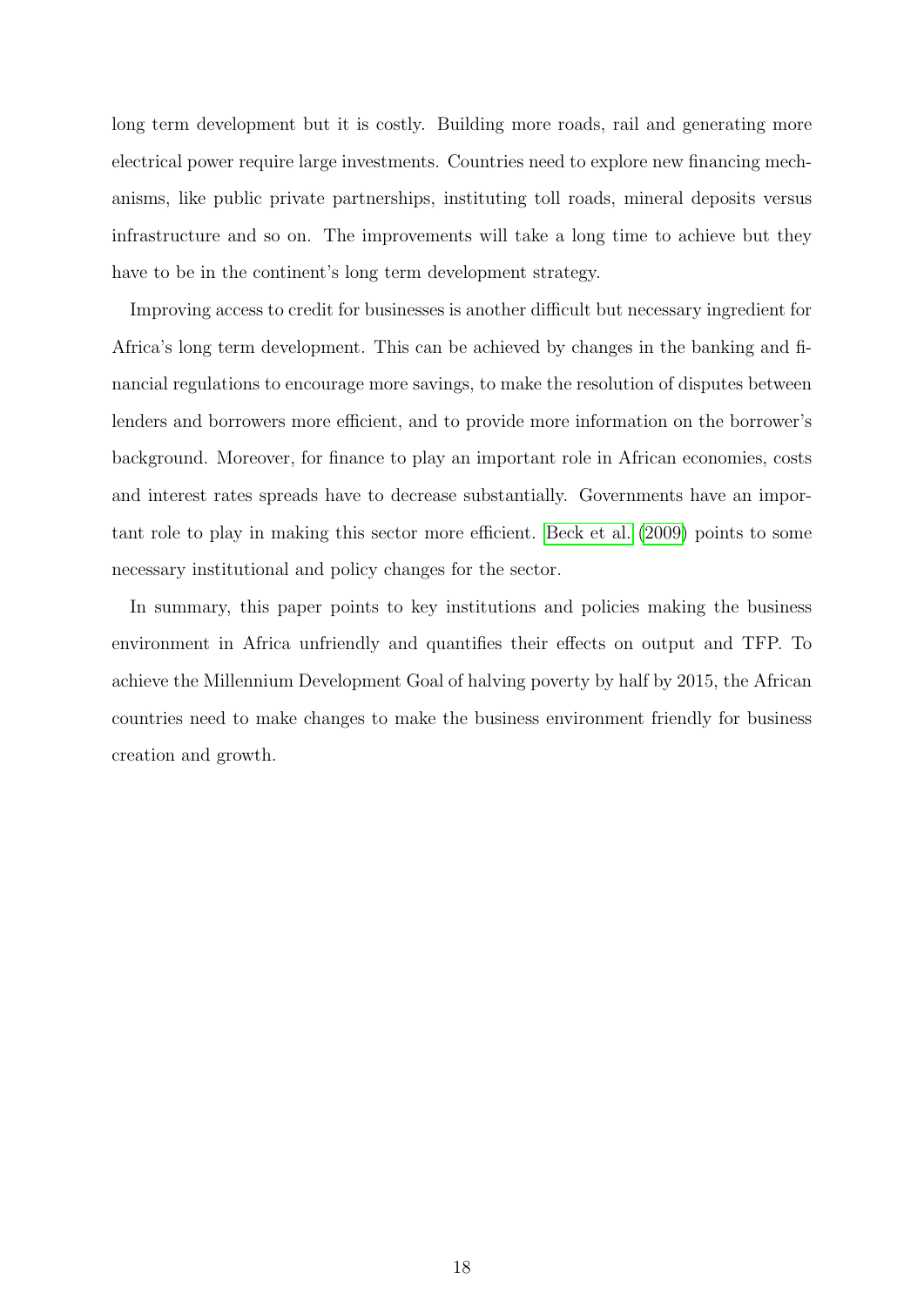## References

- <span id="page-19-2"></span>Alfaro, Laura, Andrew Charlton, and Fabio Kanczuk, "Firm-Size Distribution and Cross-Country Income Differences," August 2008. NBER Working Paper 14060.
- <span id="page-19-1"></span>Amaral, Pedro and Erwan Quintin, "Limited Enforcement, Financial Intermediation and Economic Development: A Quantitative Assessment," International Economic Review, August 2009, 51 (3).
- <span id="page-19-8"></span>Aterido, Reyes, Mary Hallward-Driemeier, and Carmen Pages, "Big Constraints to Small Firms' Growth? Business Environment and Employment Growth across Firms," 2009. The World Bank Policy Research Working Paper no. 5032.
- <span id="page-19-11"></span>Baliamoune-Lutz, Mina and Léonce Ndikumana, "Corruption and Growth in African Countries: Exploring the Investment Channel," 2008. University of Massachusetts Amherst Working Paper.
- <span id="page-19-9"></span>Bardhan, Pranab, "Corruption and Development: A Review of Issues," Journal of Economic Literature, September 1997, 35 (3), 2447–2467.
- <span id="page-19-3"></span>Bartelsman, Eric J., John C. Haltiwanger, and Stefano Scarpetta, "Cross-Country Differences in Productivity: The Role of Allocation and Selection," November 2009. NBER Working Paper 15490.
- <span id="page-19-13"></span>Beck, Thorsten, Asli Demirguc-Kunt, and Ross Levine, "A New Database on Financial Development and Structure," World Bank Economic Review, 2000, 14 (3), 597–605.
- <span id="page-19-7"></span> $\ldots$ , Luc Laeven, and Ross Levine, "Finance, Firm Size, and Growth," *Journal of* Money, Credit and Banking, October 2008, 40 (7), 1379–1405.
- <span id="page-19-14"></span>Michael Fuchs, and Marilou Uy, "Finance in Africa-Achievements and Chalenges," August 2009. World Bank Policy Research Working Paper 5020.
- <span id="page-19-6"></span> $\overline{\phantom{a}}$ , Ross Levine, and Norman Loayza, "Finance and the Sources of Growth," Journal of Financial Economics, 2000, 58, 261–300.
- <span id="page-19-5"></span>Bencivenga, Valerie and Bruce Smith, "Financial Intermediation and Economic Growth," Review of Economic Studies, April 1991, 58, 195–209.
- <span id="page-19-0"></span>Bigsten, Arne and Mans M. Soderbom, "What Have We Learned from a Decade of Manufacturing Enterprise Surveys in Africa?," The World Bank Research Observer, March 2006, 21, 241-265.
- <span id="page-19-10"></span>Blackburn, Keith, Niloy Bose, and M. Emranul Haque, "The incidence and Persistence of Corruption in Economic Development," Journal of Economic Dynamic and Control, November 2006, 30 (11), 2447–2467.
- <span id="page-19-4"></span>Buera, Francisco J. and Yongseok Shin, "Financial Frictions and the Persistence of History: A Quantitative Exploration," September 2010. NBER Working Paper 16400.
- <span id="page-19-12"></span>Calderon, Cesar, "Infrastructure and Growth in Africa," April 2009. The World Bank Policy Research Working Paper 4914.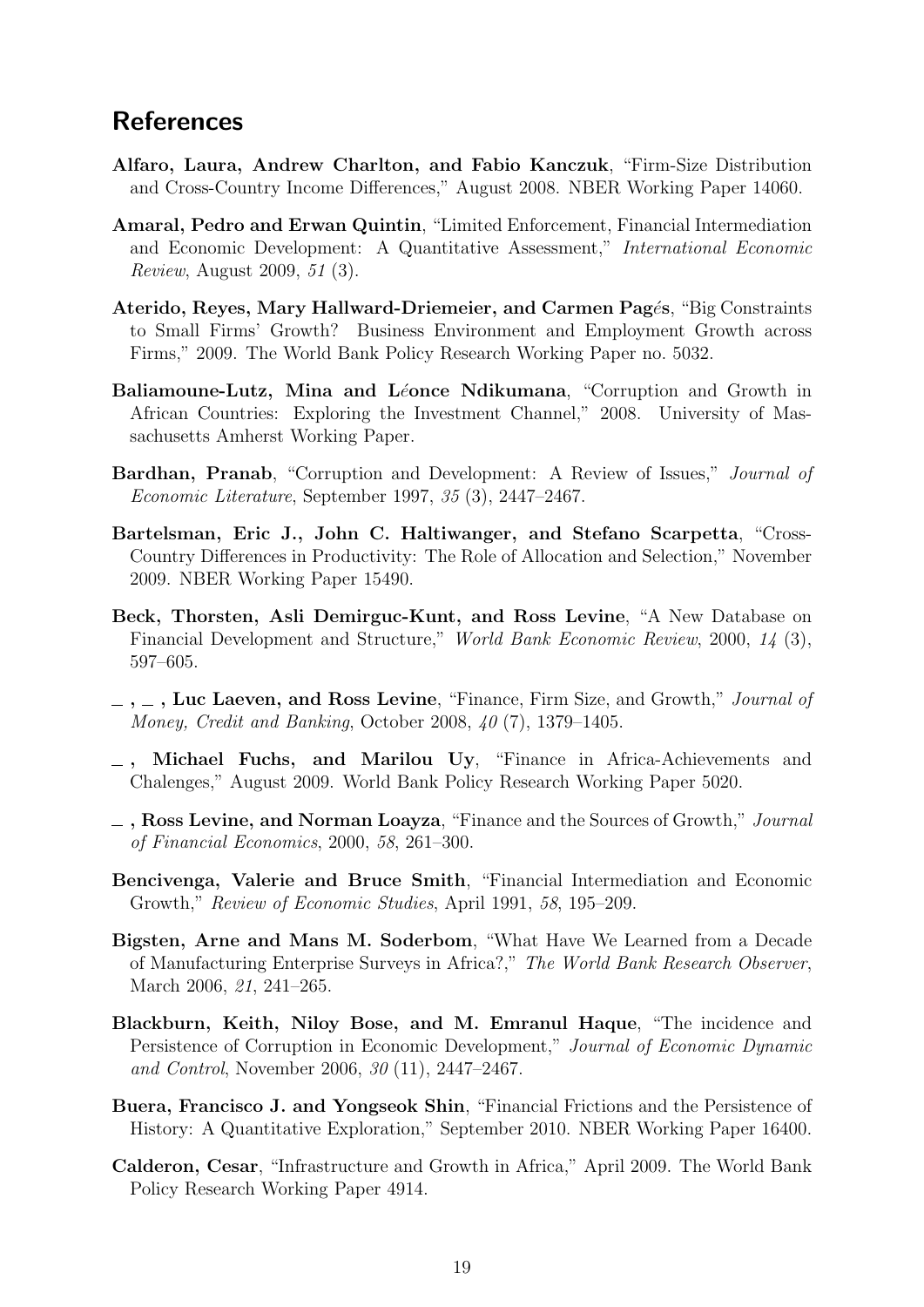- <span id="page-20-10"></span>Canning, David and Peter Pedroni, "Infrastructure, Long-Run Economic Growth and Causality Tests For Coinetgrated Panels," The Manchester School, Special Issue 2008, 76 (5), 504527.
- <span id="page-20-0"></span>Collier, Paul, "Africa's Comparative Advantage," in Hossein Jalilian, Michael Tribe, and John Weiss, eds., Industrial Development and Policy in Africa, Cheltenham, UK: Edward Elgar 2000, pp. 865–934.
- <span id="page-20-14"></span>and Jan Willem Gunning, "Explaining Africa's Economic Performance," Journal of Economic Literature, March 2000, 37, 64–111.
- <span id="page-20-13"></span>Eifert, Benn, Alan Gelb, and Vijaya Ramachandran, "Business Environment and Comparative Advantage in Africa: Evidence from the Investment Climate Data," 2005. The Center for Global Development, Working Paper 56.
- <span id="page-20-9"></span>Esfahani, Hadi S. and Maria T. Ramirez, "Institutions, infrastructure, and economic growth," Journal of Development Economics, April 2003, 70 (2), 443 477.
- <span id="page-20-12"></span>Fan, Shenggen and Connie Chan-Kang, "Road Development, Economic Growth, and Poverty Reduction in China," 2005. IFPRI Research Report 38.
- <span id="page-20-3"></span>Fang, Lei, "Entry Barriers, Competition, and Technology Adoption," 2009. Federal Bank of Atlanta Working Paper No. 2009-8.
- <span id="page-20-11"></span>Fernald, John J., "Roads to Prosperity? Assessing the Link between Public Capital and Productivity," The American Economic Review, June 1999, 89 (3), 619–638.
- <span id="page-20-15"></span>Gollin, Douglas and Richard Rogerson, "Agriculture, Roads, and Economic Development in Uganda," March 2010. NBER Working Paper No. 15863.
- <span id="page-20-7"></span>Greenwood, Jeremy and Boyan Jovanovic, "Financial Development, Growth, and the Distribution of Income," Journal of Political Economy, October 1990, 98, 1076– 1107.
- <span id="page-20-5"></span>, Juan M Sanchez, and Cheng Wang, "Financing Development: The Role of Information Costs," August 2010. Federal Reserve Bank of St Louis Working Paper 2010-024A.
- <span id="page-20-6"></span>Guner, Nezih, Gustavo Ventura, and Yi Xu, "Macroeconomic Implications of Size Dependent Policies," Review of Economic Dynamics, October 2008, 11 (4), 721–744.
- <span id="page-20-8"></span>Gyimah-Brempong, Kwabena, "Corruption, economic growth, and income inequality in Africa," Economics of Governance, November 2002, 3 (3), 183–209.
- <span id="page-20-4"></span>Herrendorf, Berthold and Arilton Teixeira, "Monopoly Rights Can Reduce Income Big Time," February 2004. Bank of Finland Discussion Papers 7/2004.
- <span id="page-20-2"></span> $\equiv$  and  $\equiv$ , "Barriers to Entry and Development," December 2009. Forthcoming in International Economic Review.
- <span id="page-20-1"></span>Howitt, Peter, "Endogenous Growth and Cross-Country Income Differences," The American Economic Review, September 2000, 90 (4), 829–846.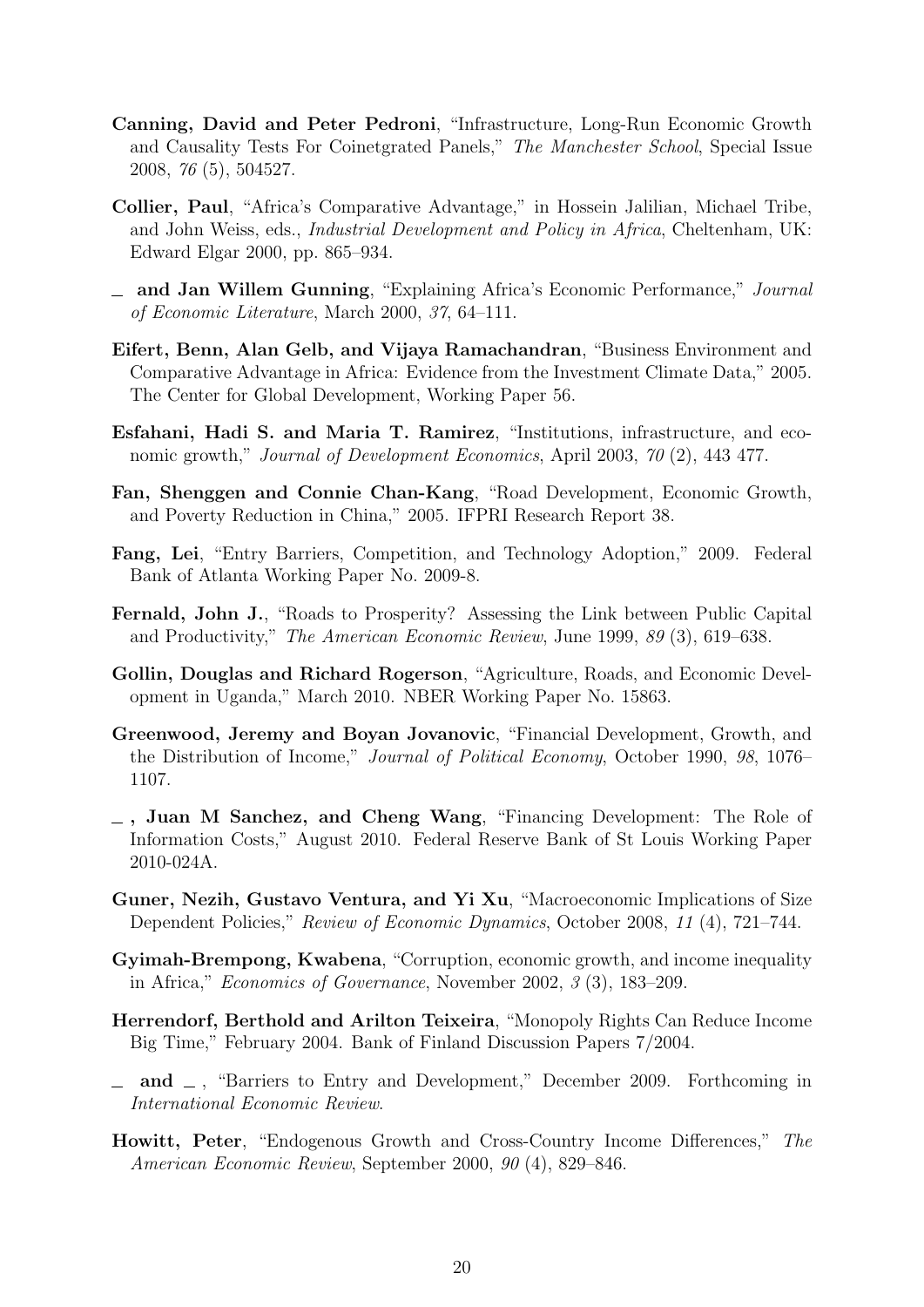- <span id="page-21-1"></span>Hsieh, Chang-Tai and Peter J. Klenow, "Misallocation and Manufacturing TFP in China and India," Quaterly Journal of Economics, November 2009, 124, 1403–1448.
- <span id="page-21-5"></span>King, Robert G. and Ross Levine, "Finance and Growth: Schumpeter Might Be Right," Quarterly Journal of Economics, August 1993, 108, 717–738.
- <span id="page-21-13"></span>Knack, Keefer and Philip Keefer, "Institutions and Economic Performance: Cross-Coutry Tests Using Alternative Institutional Measures," Economics and Politics, November 1995, 7 (3), 207–227.
- <span id="page-21-9"></span>Krueger, Anne O., "The Political Economy of the Rent-Seeking Society," The American Economic Review, June 1974, 64 (3), 291–303.
- <span id="page-21-3"></span>Lagos, Ricardo, "A Model of TFP," Review of Economic Studies, October 2006, 73 (4), 983–1007.
- <span id="page-21-8"></span>Leff, Nathaniel H., "Economic Development Through Bureaucratic Corruption," American Behavioral Scientist, November 1964, 8 (3), 8–14.
- <span id="page-21-4"></span>Levine, Ross, "Finance and Growth: Theory and Evidence," in Phillipe Aghion and Steven Durlauf, eds., Handbook of Economic Growth, Elsevier 2005, pp. 865–934.
- <span id="page-21-7"></span>, Loayza Norman, and Thorsten Beck, "Financial Intermediation and Growth: Causality and Causes," Journal of Monetary Economics, August 2000, 46, 31–77.
- <span id="page-21-15"></span>Mafusire, Albert, "Infrastructure Deficit and Opportunities in Africa," African Development Bank Economic Brief, September 2010, 1.
- <span id="page-21-11"></span>Mauro, Paolo, "Corruption and Growth," The Quaterly Journal of Economics, August 1995, 110 (3), 681–712.
- <span id="page-21-12"></span>, "The effects of Corruption on Growth, Investment, and Government Expenditures," 1996. IMF Working Paper No. 96/98.
- <span id="page-21-16"></span>McGrattan, Ellen and Edward C. Prescott, "Is the Stock Market Overvalued?," Federal Reserve Bank of Minneapolis Quaterly Review, 2000, 25 (4), 20–40.
- <span id="page-21-2"></span>Melitz, Marc J., "Impact of Trade on Intra-Industry Reallocations and Aggregate Industry Productivity," Econometrica, November 2003, 71 (6), 1695–1725.
- <span id="page-21-14"></span>Morisson, Catherine J. and Amy Ellen Scwartz, "State Infrastructure and Productive Performance," The American Economic Review, December 1996, 86 (5), 1095– 1111.
- <span id="page-21-10"></span>Murphy, Kevin M., Andrei Shleifer, and Robert W. Vishny, "The Allocation of Talent: Implications for Growth," The Quaterly Journal of Economics, May 1991, 106 (2), 503–530.
- <span id="page-21-6"></span>Ndikumana, Léonce, "Financial Determinants of Domestic Investment in Sub-Saharan Africa: Evidence from Panel Data," World Development, February 2000, 28, 381–400.
- <span id="page-21-0"></span>Parente, Stephen L. and Edward C. Prescott, "Barriers to Technology Adoption and Development," Journal of Political Economy, April 1994, 102 (2), 298–321.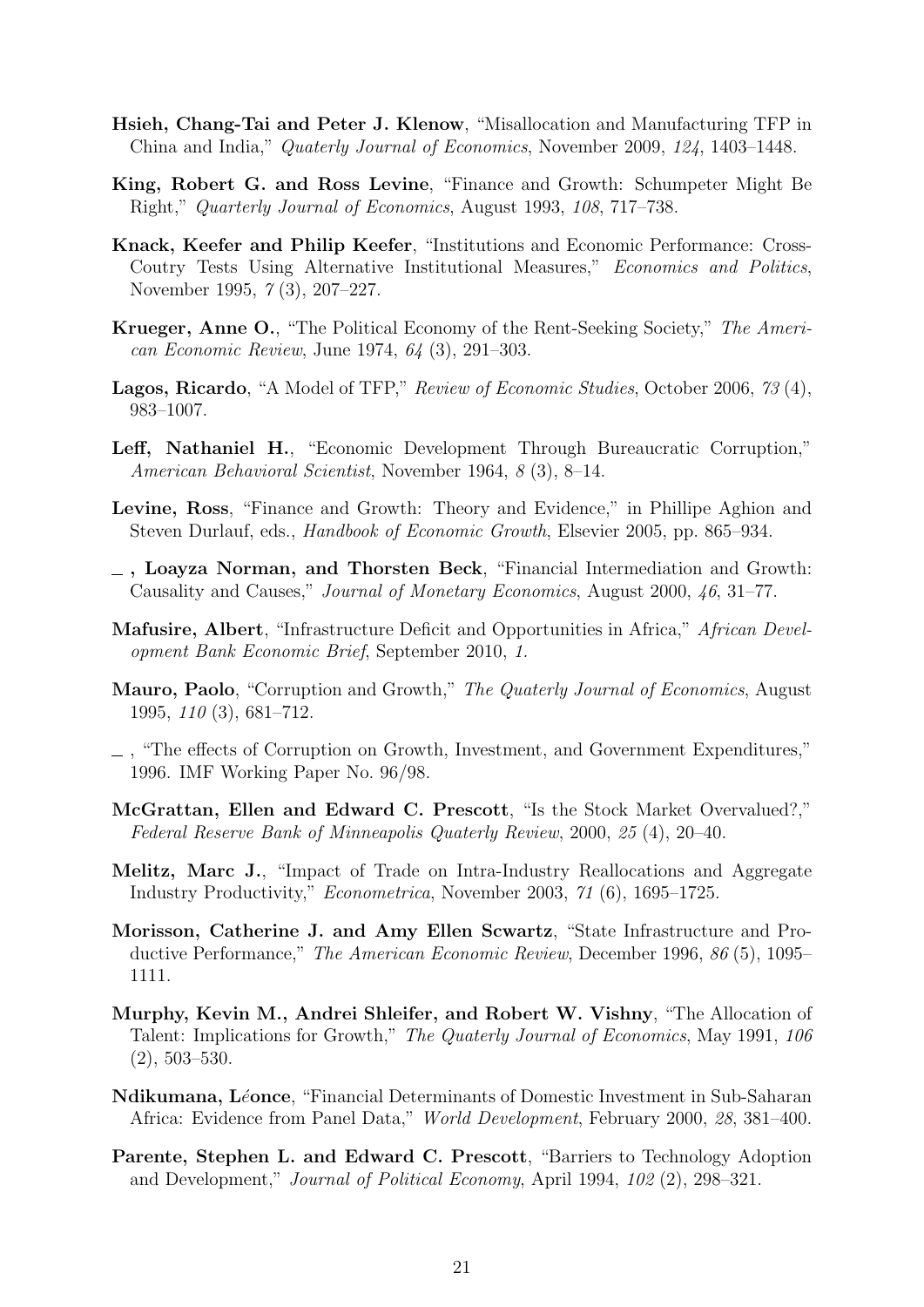- <span id="page-22-1"></span>Rajan, Raghuram G. and Luigi Zingales, "Financial Dependence and Growth," The American Economic Review, June 1998, 88, 559–586.
- <span id="page-22-0"></span>Restuccia, Diego and Richard Rogerson, "Policy Distortions and Aggregate Productivity with Heterogenous Establishments," Review of Economic Dynamics, October 2008, 11, 707–720.
- <span id="page-22-2"></span>Shleifer, Andrei and Robert W. Vishny, "Corruption," The Quaterly Journal of Economics, August 1993, 108 (3), 599–617.
- <span id="page-22-3"></span>Tanzi, Vito and Hamid Davoodi, "Corruption, Public Investment and Growth," 1997. IMF Working Paper No. 97/139.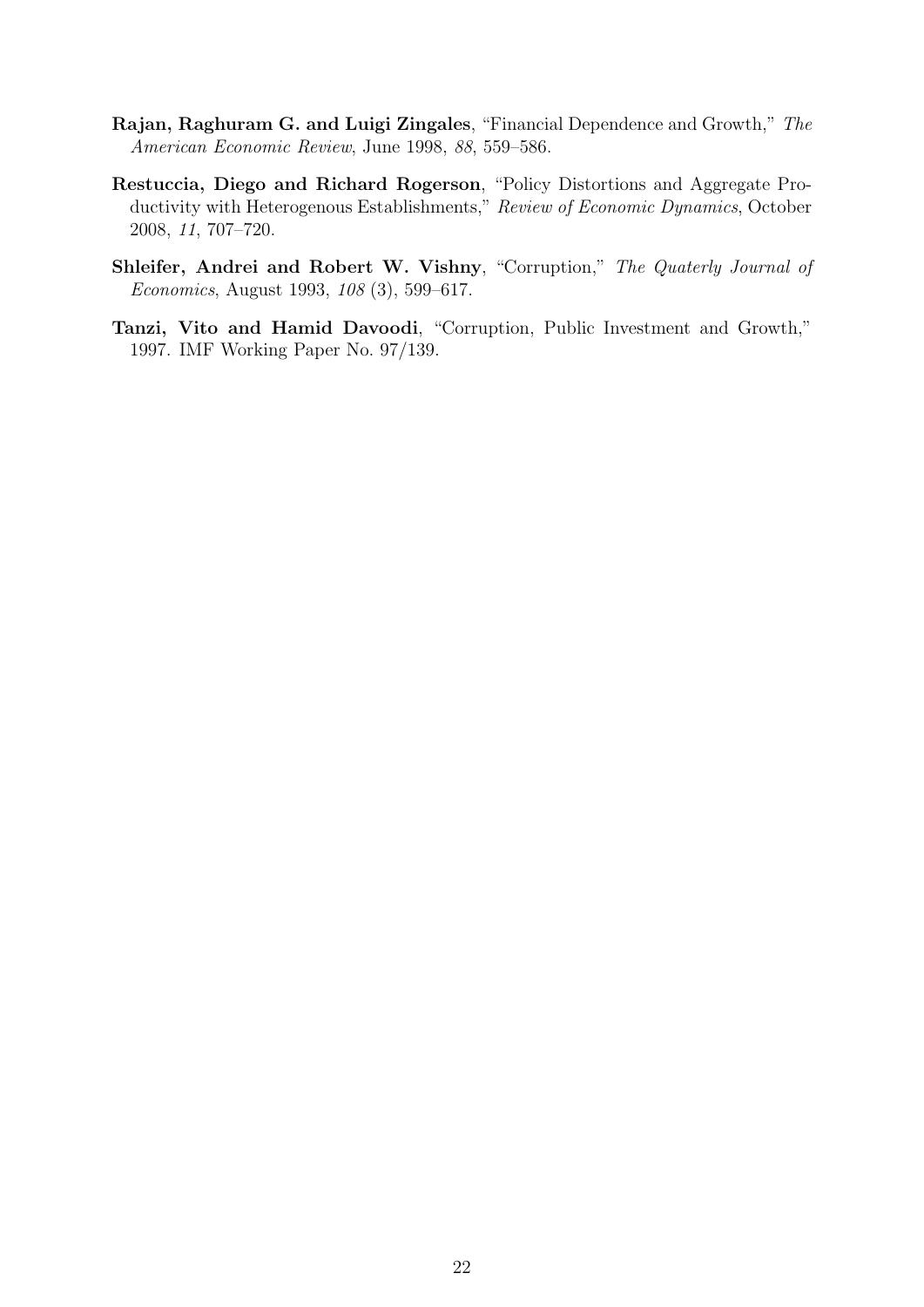## <span id="page-23-0"></span>Appendix: Tables and Figures

Table 1: Parameter Values

|                                                            |  |  | Thus 9 <sub>mean</sub> 9std |  |
|------------------------------------------------------------|--|--|-----------------------------|--|
| $0.4565$ $0.2833$ $0.5667$ $1.1911$ $0.582$ $-0.45$ $1.05$ |  |  |                             |  |

<span id="page-23-1"></span>

| Country      | regulation Crime  |          | Infra-    | Corrup-             | Total     | Finance rel.   |
|--------------|-------------------|----------|-----------|---------------------|-----------|----------------|
|              |                   |          | structure | tion                | "Tax"     | to US $(\%)$   |
| <b>AGO</b>   | 7.14              | 2.84     | $5.03\,$  | 6.92                | 21.93     | 2.4            |
| <b>BEN</b>   | 6.46              | $1.16\,$ | 6.45      | $0.00\,$            | 14.07     | 7.38           |
| <b>BWA</b>   | 4.96              | $3.46\,$ | 2.58      | 8.35                | $19.35\,$ | 9.64           |
| <b>BFA</b>   | 9.53              | 1.46     | $3.86\,$  | $0.00\,$            | 14.85     | 7.48           |
| <b>BDI</b>   | 5.70              | 2.53     | 10.94     | 7.83                | 27.00     | 14.77          |
| CMR          | 12.80             | $2.97\,$ | $5.59\,$  | $0.00\,$            | $21.36\,$ | 4.96           |
| <b>CPV</b>   | 12.17             | $2.46\,$ | 4.31      | $0.00\,$            | 18.94     | 20.23          |
| ZAR          | 6.31              | $2.89\,$ | 5.55      | 6.08                | 20.83     | 0.63           |
| COG          | 5.92              | 7.73     | 15.70     | 19.21               | $48.56\,$ | $\overline{2}$ |
| <b>CIV</b>   | 1.81              | 9.89     | 6.53      | 11.32               | 29.55     | 8.13           |
| <b>ETH</b>   | 3.77              | $3.27\,$ | 1.53      | 0.00                | 8.57      | 11.85          |
| GAB          | $3.02\,$          | $3.00\,$ | $1.80\,$  | 9.64                | 17.46     | 5.49           |
| GMB          | 7.31              | $6.93\,$ | 12.92     | 9.50                | 36.66     | 7.79           |
| <b>GHA</b>   | 4.03              | $2.84\,$ | $7.13\,$  | 3.36                | 17.36     | 7.32           |
| $\text{GIN}$ | $2.65\,$          | $3.01\,$ | 15.27     | 6.63                | $27.56\,$ | $2.35\,$       |
| <b>GNB</b>   | $2.87\,$          | 2.62     | $5.25\,$  | 7.54                | 18.28     | 1.55           |
| <b>KEN</b>   | $5.12\,$          | $6.06\,$ | 7.81      | $4.61\,$            | $23.60\,$ | 14.49          |
| <b>LSO</b>   | 5.73              | 7.42     | $5.95\,$  | 6.77                | 25.87     | 6.37           |
| LBR          | 8.51              | $7.06\,$ | 3.67      | 7.18                | 26.42     | 2.58           |
| <b>MDG</b>   | 17.12             | $3.98\,$ | 8.88      | 0.00                | $29.98\,$ | 4.98           |
| MLI          | 2.39              | $1.30\,$ | 2.71      | 5.74                | 12.14     | 10.13          |
| <b>MRT</b>   | $5.84\,$          | $1.50\,$ | 2.91      | $8.17\,$            | 18.42     | 14.02          |
| <b>MUS</b>   | 9.36              | $4.56\,$ | 3.54      | 7.13                | 24.59     | 36.53          |
| <b>NER</b>   | 11.45             | 1.23     | 4.50      | $0.00\,$            | 17.18     | 3.02           |
| <b>NGA</b>   | $6.06\,$          | $5.91\,$ | 12.16     | 5.27                | 29.40     | 7.48           |
| <b>RWA</b>   | 5.92              | 3.30     | 9.93      | 6.31                | 25.46     | 5.86           |
| <b>SEN</b>   | $2.90\,$          | 1.71     | 6.38      | $6.82\,$            | 17.81     | 10.90          |
| ZAF          | $5.95\,$          | 2.59     | 1.60      | $\boldsymbol{9.84}$ | $19.98\,$ | 71.810         |
| <b>UGA</b>   | 5.21              | 2.58     | 11.65     | 7.28                | 26.72     | 4.28           |
| ZMB          | 4.55              | $2.47\,$ | 4.87      | 6.52                | $18.41\,$ | 4.14           |
| Mean         | 6.42              | 3.69     | 6.57      | 5.93                | 22.61     | 10.350         |
| Std. dev     | $\overline{3}.47$ | 2.24     | 3.96      | 4.27                | 7.78      | 13.56          |

Table 2: Business Environment Statistics for Africa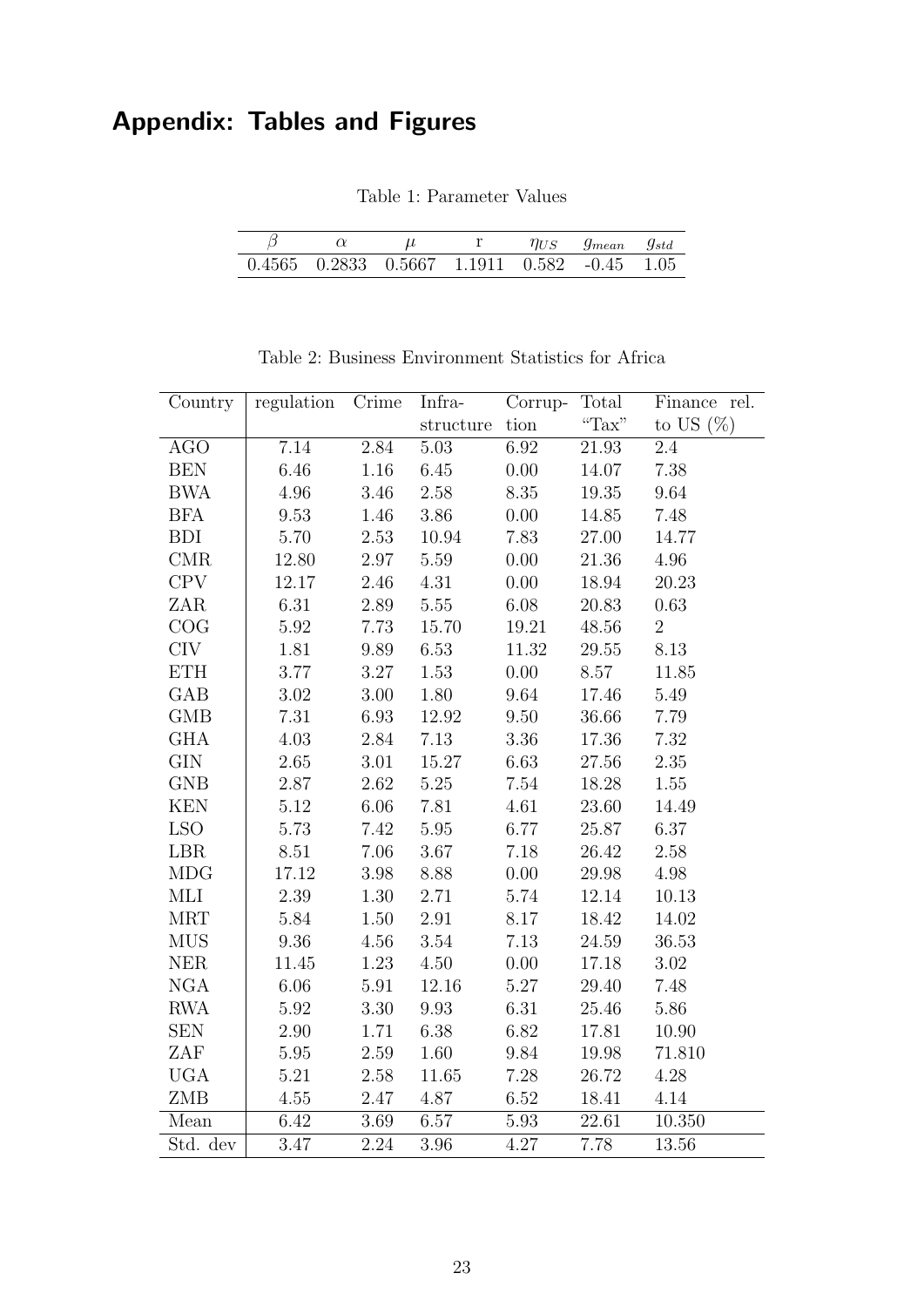<span id="page-24-0"></span>

| Table 9. Correlation Coemclents |            |      |               |         |         |         |
|---------------------------------|------------|------|---------------|---------|---------|---------|
|                                 | regulation |      | crime infras- | corrup- | finance | logGDP  |
|                                 |            |      | tructure      | tion    |         |         |
| regulation                      | $1.00\,$   | 0.18 | 0.15          | 0.43    | $-0.06$ | $-0.15$ |
| crime                           |            | 1.00 | 0.45          | 0.20    | $-0.26$ | $-0.32$ |
| infrastructure                  |            |      | 1.00          | 0.36    | $-0.30$ | $-0.43$ |
| corruption                      |            |      |               | 1.00    | $-0.31$ | $-0.42$ |
| finance                         |            |      |               |         | 1.00    | 0.53    |

<span id="page-24-1"></span>

|                       | Relative | Relative                                | Rel. Capi- | Relative  |
|-----------------------|----------|-----------------------------------------|------------|-----------|
|                       | GDP      | <b>TFP</b>                              | tal Output | Average   |
|                       |          |                                         | ratio      | firm size |
|                       |          | Taxes                                   |            |           |
| 10%                   | 0.86     | 0.90                                    | 1.00       | 1.00      |
| 20%                   | 0.73     | 0.80                                    | 1.00       | 1.00      |
| 30%                   | 0.61     | 0.70                                    | 1.00       | 1.00      |
| 40\%                  | 0.49     | 0.60                                    | 1.00       | 1.00      |
|                       |          | Financial intermediation relative to US |            |           |
| 40%                   | 0.77     | 0.99                                    | 0.49       | 0.54      |
| 20%                   | 0.66     | 0.94                                    | 0.36       | 0.40      |
| 10\%                  | 0.62     | 0.89                                    | 0.34       | 0.31      |
| $5\%$                 | 0.56     | 0.86                                    | 0.31       | 0.30      |
|                       |          | Average Africa                          |            |           |
| Mean finance and tax  | 0.42     | 0.68                                    | 0.32       | 0.31      |
| Decrease tax by $1$   | 0.48     | 0.75                                    | 0.32       | 0.31      |
| std. dev.             |          |                                         |            |           |
| Increase finance by 1 | 0.45     | 0.71                                    | 0.35       | 0.35      |
| std. dev.             |          |                                         |            |           |
| Improve both          | 0.51     | 0.78                                    | 0.35       | 0.35      |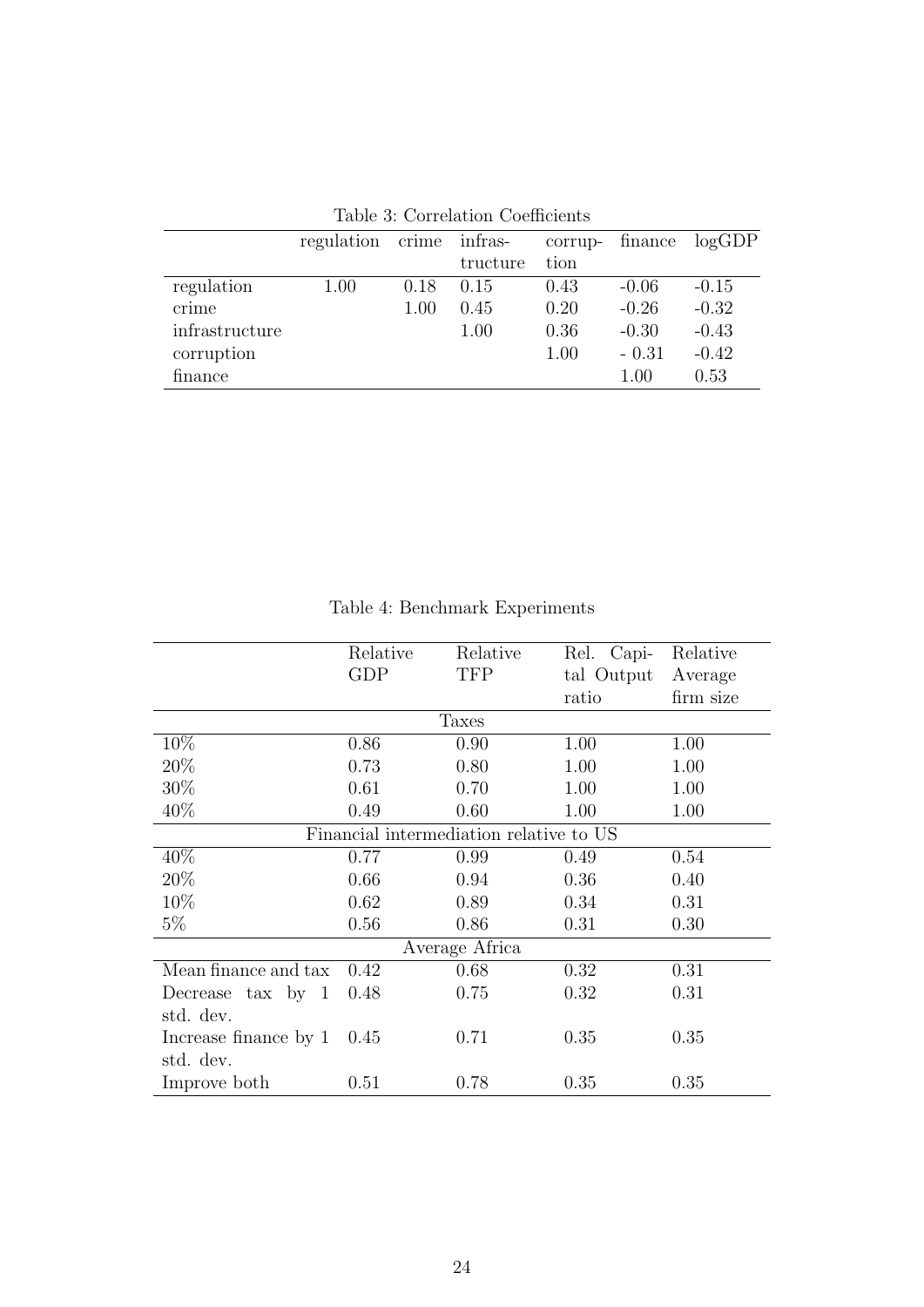<span id="page-25-0"></span>

|                 | Rel.       | Rel.       | Capital<br>Rel. | Rel.<br>Average |
|-----------------|------------|------------|-----------------|-----------------|
|                 | <b>GDP</b> | <b>TFP</b> | Output ratio    | firm size       |
| Angola          | 0.41       | 0.66       | 0.32            | 0.27            |
| Benin           | 0.48       | 0.75       | 0.32            | 0.31            |
| <b>Botswana</b> | 0.46       | 0.71       | 0.34            | 0.31            |
| Burkina Faso    | 0.48       | 0.75       | 0.32            | 0.31            |
| Burundi         | 0.41       | 0.67       | 0.34            | 0.35            |
| Cameroon        | 0.40       | 0.68       | 0.31            | 0.30            |
| Cape Verde      | 0.50       | 0.77       | 0.36            | 0.40            |
| D.R. Congo      | 0.41       | 0.67       | 0.31            | 0.27            |
| Rep. of Congo   | 0.23       | 0.43       | 0.32            | 0.27            |
| Cote d'Ivoire   | 0.37       | 0.62       | 0.33            | 0.31            |
| Ethiopia        | 0.57       | 0.82       | 0.35            | 0.31            |
| Gabon           | 0.44       | 0.72       | 0.31            | 0.30            |
| Gambia          | 0.32       | 0.56       | 0.32            | 0.31            |
| Ghana           | 0.46       | 0.72       | 0.32            | 0.31            |
| Guinea          | 0.37       | 0.61       | 0.32            | 0.27            |
| Guinea-Bissau   | 0.43       | 0.69       | 0.32            | 0.27            |
| Kenya           | 0.44       | 0.70       | 0.34            | 0.35            |
| Lesotho         | 0.39       | 0.65       | 0.31            | 0.31            |
| Liberia         | 0.38       | 0.62       | 0.32            | 0.27            |
| Madagascar      | 0.37       | 0.60       | 0.33            | 0.27            |
| Mali            | 0.52       | 0.78       | 0.34            | 0.31            |
| Mauritania      | 0.48       | 0.75       | 0.34            | 0.35            |
| Mauritius       | 0.51       | 0.74       | 0.46            | 0.54            |
| Niger           | 0.45       | 0.70       | 0.32            | 0.27            |
| Nigeria         | 0.37       | 0.62       | 0.32            | 0.31            |
| Rwanda          | 0.41       | 0.64       | 0.33            | 0.28            |
| Senegal         | 0.48       | 0.73       | 0.35            | 0.31            |
| South Africa    | 0.66       | 0.80       | 0.74            | 0.85            |
| Uganda          | 0.39       | 0.63       | 0.33            | 0.27            |
| Zambia          | 0.45       | 0.70       | 0.33            | 0.27            |

Table 5: Results for 30 African Countries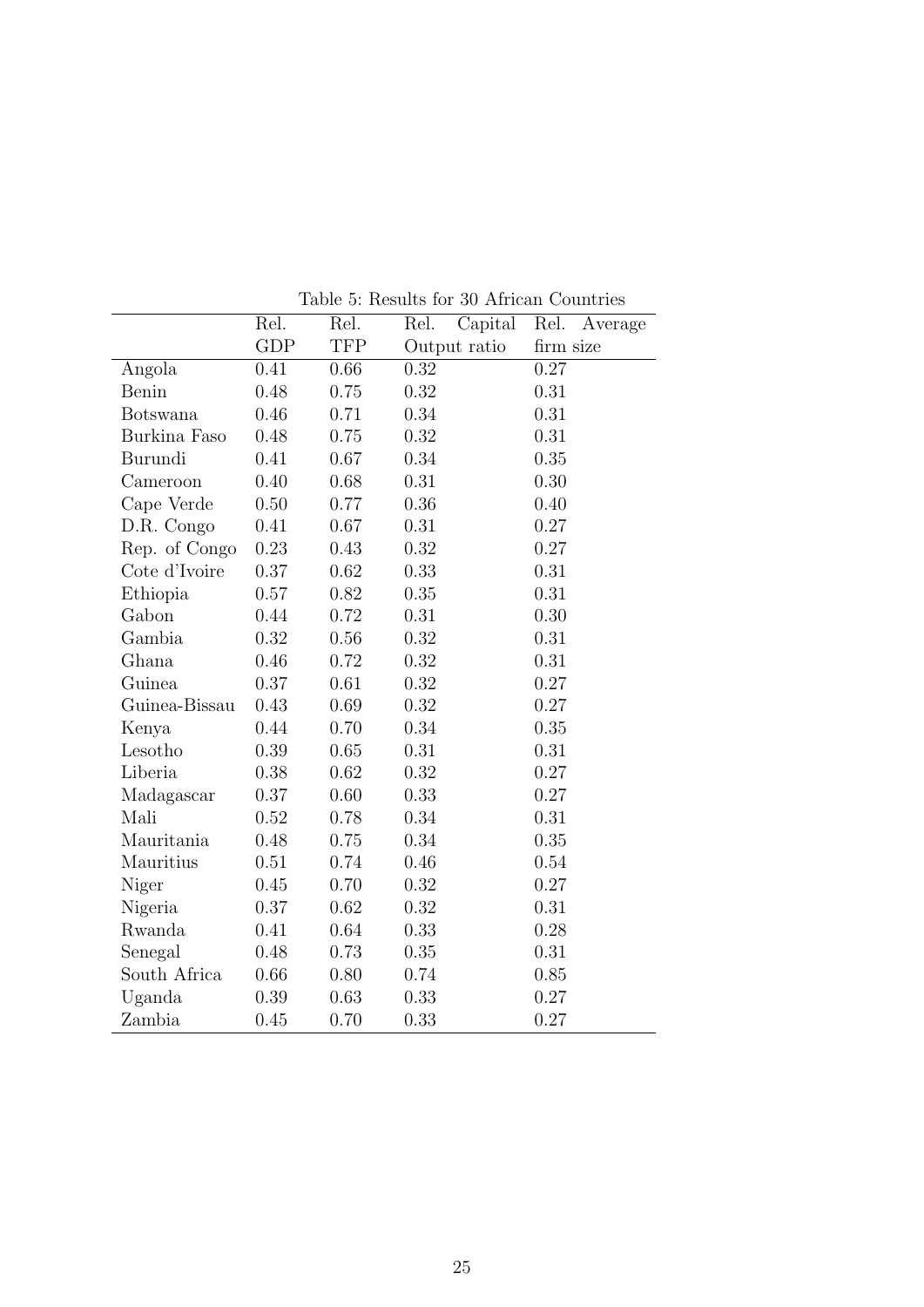<span id="page-26-1"></span>

|                       | Relative   | Relative   | Rel. Capi- | Relative  |
|-----------------------|------------|------------|------------|-----------|
|                       | <b>GDP</b> | <b>TFP</b> | tal Output | Average   |
|                       |            |            | ratio      | firm size |
|                       |            | Ghana      |            |           |
| Homogenous $17.36\%$  | 0.46       | 0.72       | 0.32       | 0.31      |
| Heterogenous,<br>non  | 0.47       | 0.74       | 0.32       | 0.27      |
| correlated with skill |            |            |            |           |
|                       |            | Senegal    |            |           |
| Homogenous $17.81\%$  | 0.48       | 0.73       | 0.35       | 0.31      |
| Heterogenous,<br>non  | 0.48       | 0.75       | 0.33       | 0.30      |
| correlated with skill |            |            |            |           |
| Heterogenous, corre-  | 0.52       | 0.78       | 0.34       | 0.31      |
| lated with skill      |            |            |            |           |

Table 6: Impact of Heterogenous Tax



<span id="page-26-0"></span>Figure 1: Distribution of establishments by employment levels-Model vs. Data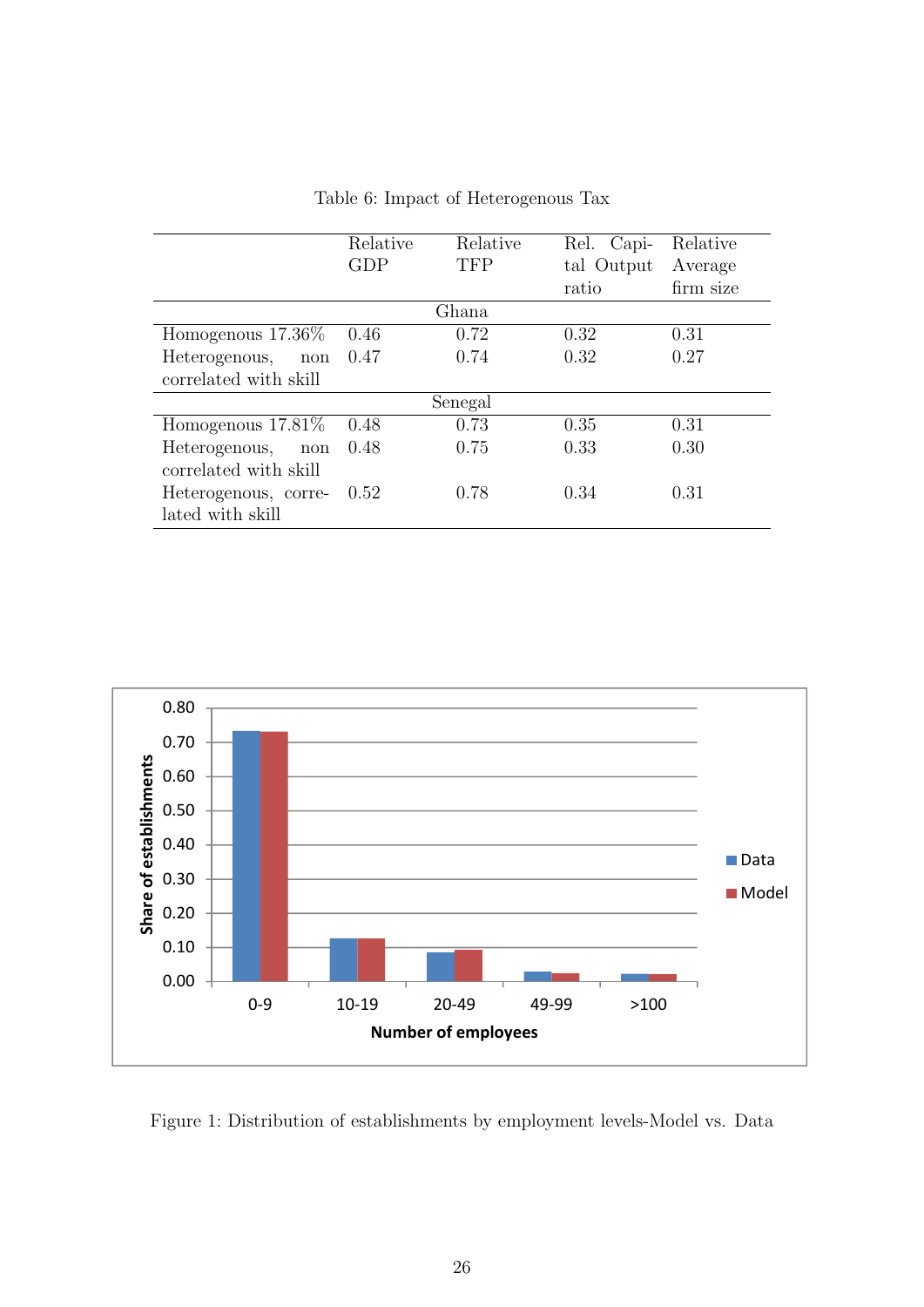

Figure 2: Distribution of employment-Model vs. Data

<span id="page-27-0"></span>

<span id="page-27-1"></span>Figure 3: Tax distribution for Ghana